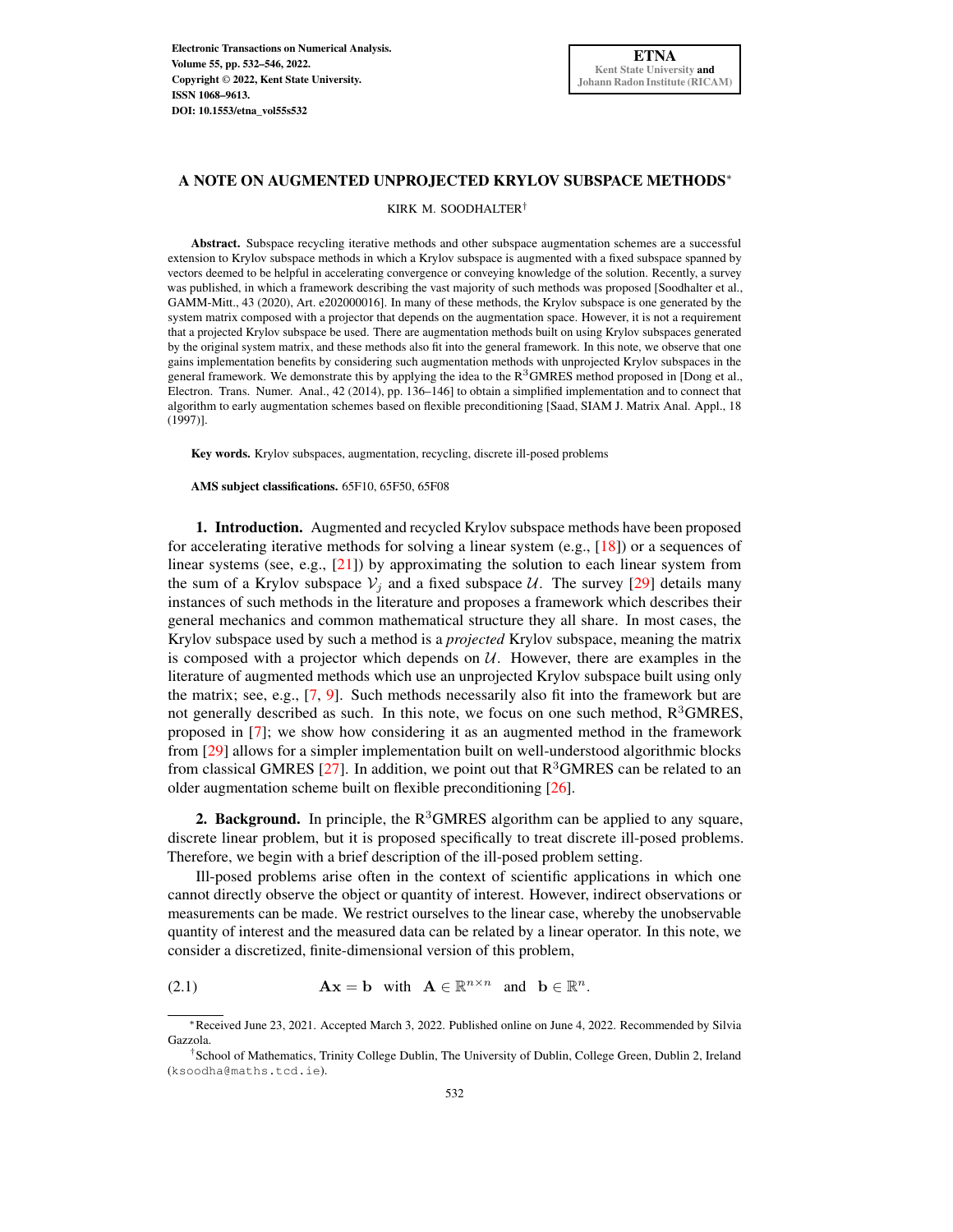The vector b represents the observed data, obtained from measurements (uncontaminated by measurement noise), and x represents the quantity of interest, which cannot be directly observed. The matrix A is generally taken to have large condition number and singular values that decrease smoothly with no breaks to indicate a separation between the wellposed and ill-posed parts of the discrete problem. As this is a finite-dimensional discretized problem, we expect perturbations in the right-hand side to produce bounded perturbations in the reconstructed solution that are generally large enough to render the reconstructed solution useless. Thus, we must consider regularization methods. In this note, we concern ourselves with some GMRES-based regularization techniques for sparse, large-scale problems, but there is an extensive literature on the topics of Krylov subspace methods and hybrid methods; see, e.g., the surveys [\[3,](#page-13-3) [12\]](#page-13-4).

In the next section, we review some general mathematics behind Krylov subspace methods. We explain briefly GMRES before turning our attention to augmented Krylov subspace methods. In Section [3.4,](#page-3-0) we review the basic mechanics of augmented/recycled Krylov subspace methods, particularly in the context of the framework proposed in [\[29\]](#page-14-1). In Section [4,](#page-5-0) we show how the  $R<sup>3</sup>GMRES$  method can be simplified by casting it in this framework. Finally, we demonstrate the behavior of the new implementation with some numerical experiments in Section [5.](#page-11-0)

NOTATION 1. In this paper, we denote by  $\mathbf{I}_{\ell} \in \mathbb{R}^{\ell \times \ell}$  the identity matrix acting on  $\mathbb{R}^{\ell}$ , and if the dimensions are understood from context, we simply write **I**. Additionally,  $\mathbf{I}_{\ell} \in \mathbb{R}^{(\ell+1)\times \ell}$ denotes the same identity matrix but with an extra row of zeros appended at the bottom. The vector  $x_0 \in \mathbb{R}^n$  denotes the initial approximation. We denote the initial error  $\eta_0 = x - x_0$ and the initial residual  $\mathbf{r}_0 = \mathbf{A}\boldsymbol{\eta}_0 = \mathbf{b} - \mathbf{A}\mathbf{x}_0$ . The vector  $\mathbf{e}_i$  denotes the *i*th canonical basis vectors, whose length is defined by context.

**3. Background on Krylov subspace methods.** In this section, we begin with a general description of Krylov subspace iterative methods, specifically the Generalized Minimum Residual Method (GMRES). We then offer a brief review of augmented Krylov methods, which have been developed both in the well-posed and ill-posed problems literature. We observe that there has been some overlap in the developments in the two communities.

3.1. Krylov Subspace Methods. Krylov subspace iterative methods are a well-known class of methods for the solution of linear systems as well as other types of problems. For solving a linear system of the form [\(2.1\)](#page-0-0) with  $A \in \mathbb{R}^{n \times n}$  and  $b \in \mathbb{R}^n$ , one builds the Krylov subspace

<span id="page-1-1"></span><span id="page-1-0"></span>
$$
\mathcal{K}_j(\mathbf{A}, \mathbf{r}_0) = \left\{\mathbf{r}_0, \mathbf{A} \mathbf{r}_0, \mathbf{A}^2 \mathbf{r}_0, \ldots, \mathbf{A}^{j-1} \mathbf{r}_0 \right\}
$$

iteratively (at the cost of one matrix-vector product per iteration). At iteration  $j$ , a correction  $t_j \in \mathcal{K}_j(A, r_0)$  is selected according to some constraints on the residual  $r_j = b - Ax_j$ , where  $x_j = x_0 + t_j$  is the *j*th approximation. We call  $t_j$  a *correction* and the space from which it is drawn the *correction space*. In this paper, we focus on the Generalized Minimum Residual Method (GMRES) [\[27\]](#page-14-2) in which we select

(3.1) 
$$
\mathbf{t}_j \in \mathcal{K}_j(\mathbf{A}, \mathbf{r}_0) \text{ such that } \mathbf{r}_j \perp \mathbf{A} \mathcal{K}_j(\mathbf{A}, \mathbf{r}_0).
$$

Such an orthogonality condition for the residual is called a *Petrov-Galerkin condition*. Methods with such a residual orthogonality constraint are often called *residual projection methods* because the constraint leads to a projection (oblique or orthogonal) of the residual. This particular constraint is equivalent to solving the residual minimization problem

(3.2) 
$$
\mathbf{t}_j = \operatorname*{argmin}_{\mathbf{t} \in \mathcal{K}_j(\mathbf{A}, \mathbf{r}_0)} \|\mathbf{b} - \mathbf{A}(\mathbf{x}_0 + \mathbf{t})\|_2,
$$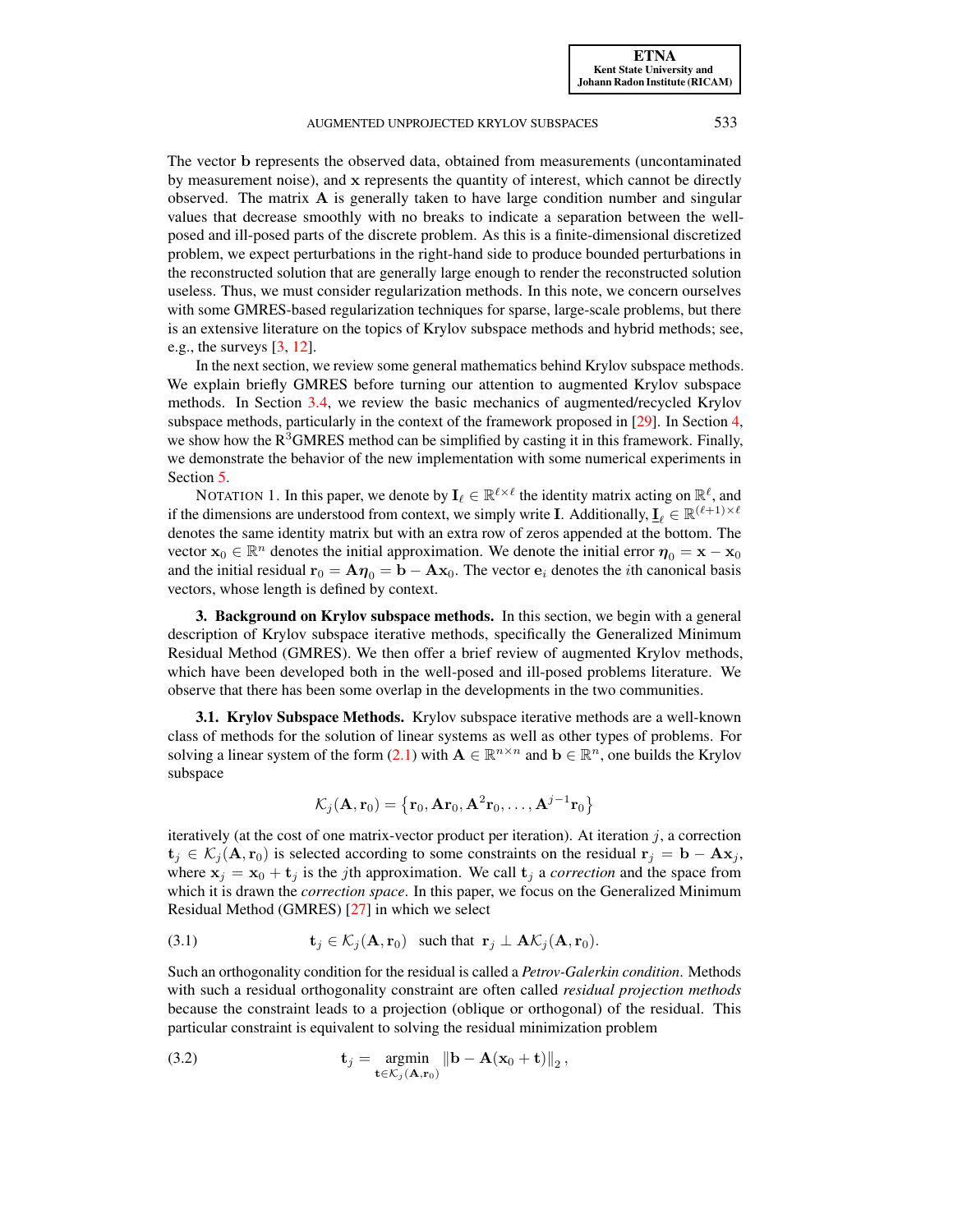and the residual is projected orthogonally (implicitly) to obtain the updated approximation, with

<span id="page-2-0"></span>
$$
\mathbf{t}_j = \mathbf{P}_{\mathcal{K}_j} \boldsymbol{\eta}_0 \quad \text{and} \quad \mathbf{r}_j = \left(\mathbf{I} - \mathbf{Q}_{\mathcal{K}_j}\right) \mathbf{r}_0,
$$

with  $P_{\mathcal{K}_j}$  being the  $(A^T A)$ -orthogonal projector onto  $\mathcal{K}_j(A, r_0)$  and  $Q_{\mathcal{K}_j}$  being the orthogonal projector onto  $A\mathcal{K}_j(A, r_0)$ . During the iteration, one builds an orthonormal basis for  $\mathcal{K}_j(\mathbf{A}, \mathbf{r}_0)$  one vector at a time using the Arnoldi process. At iteration j, the process has generated

$$
\mathbf{V}_{j+1} = \begin{bmatrix} \mathbf{v}_1 & \mathbf{v}_2 & \cdots & \mathbf{v}_{j+1} \end{bmatrix} \in \mathbb{R}^{n \times (j+1)} \text{ and } \mathbf{H}_j \in \mathbb{R}^{(j+1) \times j},
$$

where the columns of  $V_j$  form an orthonormal basis for  $\mathcal{K}_j(\mathbf{A}, \mathbf{r}_0)$  and  $\underline{\mathbf{H}}_j$  is an upper Hessenberg matrix (with zeros below the first subdiagonal) containing the orthogonalization coefficients. From the construction of the basis, we get the Arnoldi relation

(3.3) 
$$
\mathbf{A}\mathbf{V}_{j} = \mathbf{V}_{j+1}\underline{\mathbf{H}}_{j} = \mathbf{V}_{j}\mathbf{H}_{j} + h_{j+1,j}\mathbf{v}_{j+1}\mathbf{e}_{j}^{T},
$$

where  $\mathbf{H}_j \in \mathbb{R}^{j \times j}$  is simply the first j rows of  $\underline{\mathbf{H}}_j$ . From [\(3.3\)](#page-2-0), one can reduce the minimiza-tion [\(3.2\)](#page-1-0) to a smaller  $(j + 1) \times j$  least-squares minimization problem

(3.4) 
$$
\mathbf{y}_{j} = \underset{\mathbf{y} \in \mathbb{R}^{j}}{\operatorname{argmin}} \left\| \underline{\mathbf{H}}_{j} \mathbf{y} - \beta \mathbf{e}_{1}^{(j+1)} \right\|_{2} \text{ and } \mathbf{t}_{j} = \mathbf{V}_{j} \mathbf{y}_{j},
$$

where  $\beta = ||\mathbf{r}_0||_2$ . The standard implementation dictates that we compute the QR-factorization  $\underline{\mathbf{H}}_j = \mathbf{Q}_j \underline{\mathbf{R}}_j$  using Givens rotations, where  $\mathbf{Q}_j \in \mathbb{R}^{(j+1)\times(j+1)}$  is an orthogonal matrix and  $\underline{\mathbf{R}}_j \in \mathbb{R}^{(j+1)\times j}$  is upper triangular. Via the economy QR-factorization of  $\underline{\mathbf{H}}_j$ , we can recast the minimization in  $(3.4)$  as the solution of an upper-triangular linear system

<span id="page-2-1"></span>
$$
\mathbf{R}_j \mathbf{y}_j = \left( \mathbf{Q}^T_j(\beta \mathbf{e}_1) \right)_{1:j},
$$

where  $\mathbf{R}_j \in \mathbb{R}^{j \times j}$  is simply the first j rows of  $\underline{\mathbf{R}}_j$  and  $(\cdot)_{1:j}$  denotes taking the first j rows of the argument. This can be used to develop a progressive formulation of GMRES, but more importantly, it allows one to monitor the residual norm without computing the GMRES approximation at each iteration. One can show that the jth residual norm is simply the  $(j+1)$ st row of  $\mathbf{Q}_{j}^{T}(\beta\mathbf{e}_{1})$  [\[27\]](#page-14-2).

3.2. Range-restricted Krylov subspace methods. In the context of ill-posed problems, range-restricted methods have been proposed, wherein the Krylov subspace used is  $\mathcal{K}_i$  (A, Ar<sub>0</sub>) rather than simply generating it with the residual r<sub>0</sub>. The rationale in this setting is that the right-hand side (and therefore the initial residual) may be profoundly noise-polluted in such a way that reduces the effectiveness of the Krylov subspace method. In such problems, the matrix A is a discretized version of an operator that often has smoothing properties, meaning  $Ar_0$  is a smoothed version of the initial data, and using the range-restricted subspace will produce a more stable iteration. Range-restricted versions of GMRES [\[19,](#page-13-5) [20,](#page-14-4) [25\]](#page-14-5) and MINRES [\[8\]](#page-13-6) have been proposed, with the latter being a practical realization of the MR2 method discussed in Hanke's monograph [\[15\]](#page-13-7).

3.3. Augmented methods for well- and ill-posed problems. Augmented Krylov subspace methods have been discussed in both the well- and ill-posed problems communities, though in each with different goals in mind. The term *augmented Krylov subspace method* describes here an iterative method in which, in addition to generating a Krylov subspace, one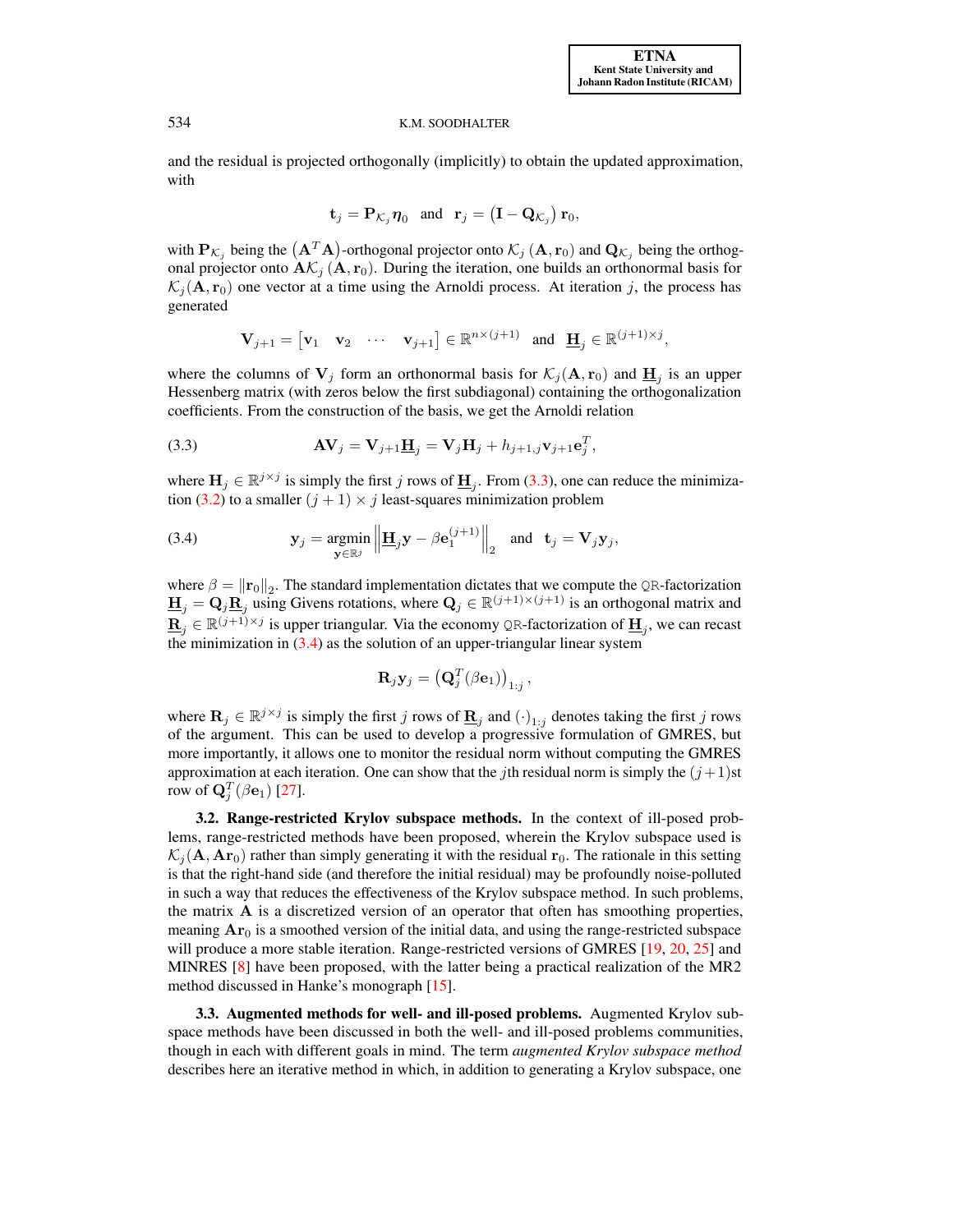[ETNA](http://etna.ricam.oeaw.ac.at) [Kent State University and](http://www.kent.edu) [Johann Radon Institute \(RICAM\)](http://www.ricam.oeaw.ac.at)

wishes to include vectors in the correction space deemed useful for either accelerating the convergence to the solution or improving the quality of the approximation delivered by the method.

For well-posed problems, these vectors may span a subspace which has been determined to have strongly contributed to the speed of convergence  $[5]$  or to attempt to damp the influence of certain parts of the spectrum of the operator  $[18, 21]$  $[18, 21]$  $[18, 21]$ . For ill-posed problems, this strategy has also been shown to be effective in the case that, e.g., the noise level is rather low, as the solution may require many iterations [\[17\]](#page-13-9).

However, in the context of large-scale, discrete ill-posed problems, one may also augment with vectors representing known features of the image, usually those which are highly local, such as discontinuous jumps or areas of high gradient, which an iterative method based on a Krylov subspace method may have difficulty resolving  $[1, 2, 7]$  $[1, 2, 7]$  $[1, 2, 7]$  $[1, 2, 7]$  $[1, 2, 7]$ . Recycling-based strategies have also been shown to be effective for some such applications [\[17\]](#page-13-9). Recently, using the framework from [\[29\]](#page-14-1), augmented methods were analyzed formally [\[23\]](#page-14-6) as regularization methods.

<span id="page-3-0"></span>3.4. Subspace augmentation via a minimization constraint. We briefly present a general residual constraint framework through which the methods in question can be viewed. For a more complete view of this framework, see [\[29\]](#page-14-1) in terms of residual constraints on top of the existing work in [\[10,](#page-13-12) [11,](#page-13-13) [13,](#page-13-14) [14\]](#page-13-15).

In this framework, we approach augmented methods by approximating the correction over the sum of two subspaces  $U$ , which is *fixed*, and  $V_i$ , which is *built iteratively* (i.e., it generally is some sort of Krylov subspace). In this note, we consider the special case that we apply a residual-minimizing constraint. This technique is a straightforward generalization of the minimum residual projection constraint  $(3.1)$ , i.e., we require

(3.5) 
$$
\mathbf{b} - \mathbf{A} (\mathbf{x}_0 + \mathbf{s}_j + \mathbf{t}_j) \perp \mathbf{A} (\mathcal{U} + \mathcal{V}_j).
$$

Let  $U \in \mathbb{R}^{n \times k}$  be such that  $\mathcal{R}(U) = \mathcal{U}$ . This residual constraint underpins (either implicitly or explicitly) many augmented GMRES-type methods. Associated to this constraint are, respectively, the  $A<sup>T</sup>A$ -orthogonal projector onto  $U$  and the orthogonal projector onto  $C := A U$ 

<span id="page-3-2"></span>
$$
\mathbf{\Pi} = \mathbf{U} (\mathbf{U}^T \mathbf{A}^T \mathbf{A} \mathbf{U})^{-1} \mathbf{U}^T \mathbf{A}^T \mathbf{A} \text{ and } \Phi = \mathbf{A} \mathbf{U} (\mathbf{U}^T \mathbf{A}^T \mathbf{A} \mathbf{U})^{-1} \mathbf{U}^T \mathbf{A}^T.
$$

If a method minimizes the residual over a sum of subspaces, then it *necessarily* fits into the augmentation framework, regardless of how  $V_i$  is generated. It is pointed out in [\[29\]](#page-14-1) that regardless of the choice of  $V_i$ , this residual minimization over the sum of subspaces can be reduced and reformulated as selecting  $\mathbf{t} \approx \mathbf{t}_j \in V_j$  to minimize the residual of the projected problem

<span id="page-3-1"></span>(3.6) 
$$
(\mathbf{I} - \mathbf{\Phi})\mathbf{A}\mathbf{t} = (\mathbf{I} - \mathbf{\Phi})\mathbf{r}_0
$$

and setting  $x_j = x_0 + \Pi \eta_0 + (I - \Pi)t_j$ , where we note that the action of  $\Pi$  on  $\eta_0$  can be computed efficiently without knowing  $\eta_0$ . We show that this can lead to simplified implementations of such methods, particularly as it relates to methods which augment *unprojected* Krylov subspace methods.

For methods such as GMRES-DR [\[18\]](#page-13-0) and GCRO-type methods, e.g., [\[4,](#page-13-16) [5,](#page-13-8) [21\]](#page-14-0), the iteratively generated Krylov subspace matches with the projected subproblem [\(3.6\)](#page-3-1) with  $V_j = K_j ((\mathbf{I} - \mathbf{\Phi}) \mathbf{A}, (\mathbf{I} - \mathbf{\Phi}) \mathbf{r}_0)$ . Augmented methods based on range-restricted GMRES, e.g., [\[2\]](#page-13-11), use  $V_j = \mathcal{K}_j ((\mathbf{I} - \mathbf{\Phi}) \mathbf{A}, (\mathbf{I} - \mathbf{\Phi}) \mathbf{A} \mathbf{r}_0)$ . With GCRO-based augmented (rangerestricted) GMRES, one can implement either one small minimization problem over the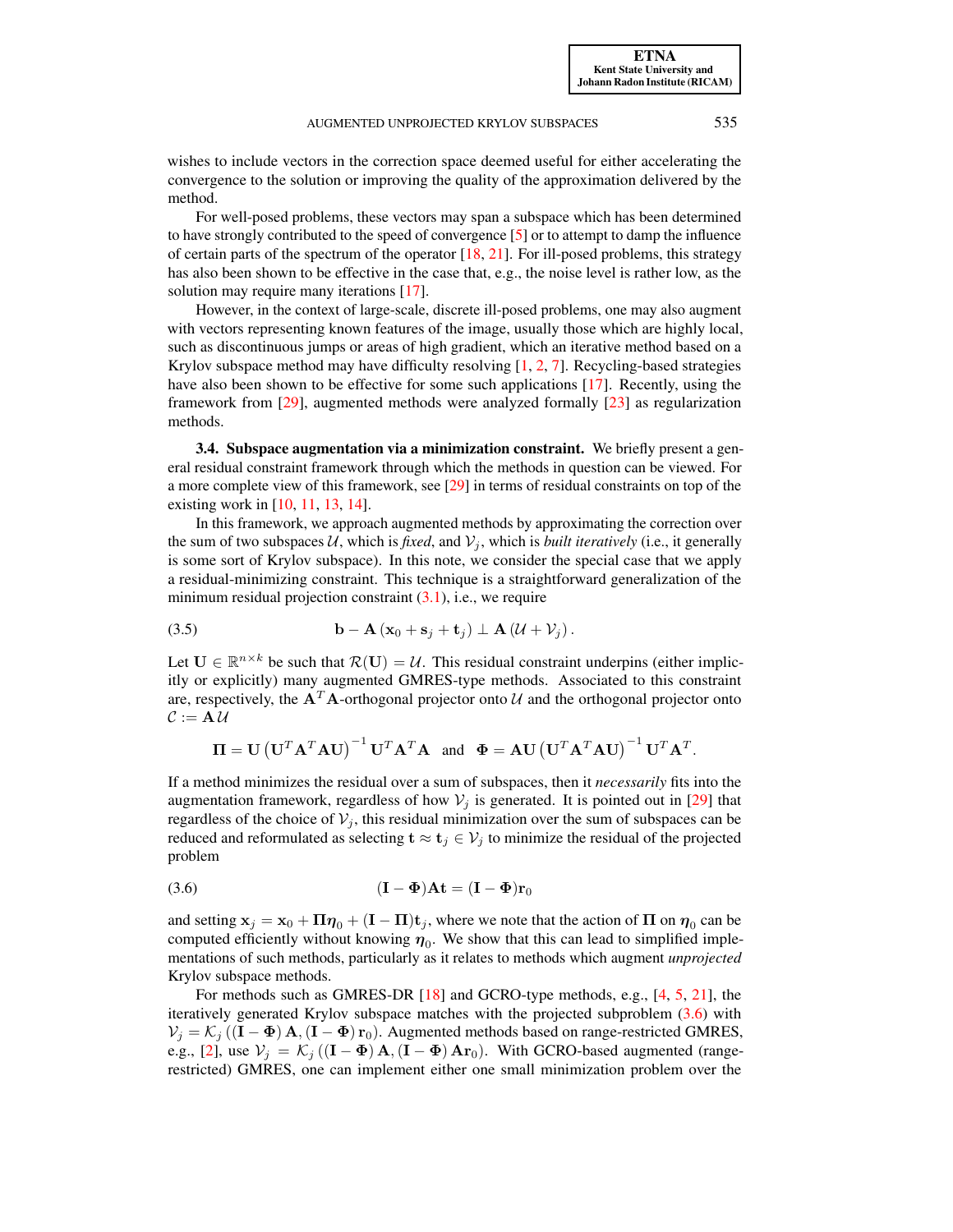augmented subspace or, by directly using the above framework, approximate the solution of [\(3.6\)](#page-3-1) by a GMRES minimization followed by a projection, as described above. Let

$$
\mathcal{V}_j = \mathcal{K}_j \left( (\mathbf{I} - \mathbf{\Phi}) \mathbf{A}, (\mathbf{I} - \mathbf{\Phi}) \mathbf{w}_0 \right), \text{ where } \mathbf{w}_0 \in \{ \mathbf{r}_0, \mathbf{A} \mathbf{r}_0 \}.
$$

Let  $V_i$  be generated by the Arnoldi process so that we have

<span id="page-4-0"></span>
$$
(\mathbf{I} - \mathbf{\Phi}) \mathbf{A} \mathbf{V}_j = \mathbf{V}_{j+1} \underline{\mathbf{H}}_j.
$$

<span id="page-4-1"></span>ASSUMPTION 1. *The matrix* **U** *is scaled so that*  $C = AU$  *has orthonormal columns, i.e.,*  ${\bf C}^T{\bf C}={\bf I}_k$  and  ${\bf \Phi}={\bf C} {\bf C}^T.$  This is not mathematically necessary, but it allows for various *algorithmic simplifications.*

In [\[21\]](#page-14-0), the authors approach recycling by deriving a modified Arnoldi relation

$$
\mathbf{A} \begin{bmatrix} \mathbf{U} & \mathbf{V}_j \end{bmatrix} = \begin{bmatrix} \mathbf{C} & \mathbf{V}_{j+1} \end{bmatrix} \underline{\mathbf{G}}_j, \text{ where } \underline{\mathbf{G}}_j = \begin{bmatrix} \mathbf{I}_k & \mathbf{B}_j \\ & \underline{\mathbf{H}}_j \end{bmatrix} \text{ and } \mathbf{B}_j = \mathbf{C}^T \mathbf{A} \mathbf{V}_j.
$$

From this, one can satisfy  $(3.5)$  by solving the small least-squares problem

(3.7) 
$$
(\mathbf{z}_{j}, \mathbf{y}_{j}) = \underset{\substack{\mathbf{u} \in \mathbb{R}^{k} \\ \mathbf{v} \in \mathbb{R}^{j}}}{\arg \min} \left\| \begin{bmatrix} \mathbf{C} & \mathbf{V}_{j+1} \end{bmatrix}^{T} \mathbf{r}_{0} - \underline{\mathbf{G}}_{j} \begin{bmatrix} \mathbf{z} \\ \mathbf{y} \end{bmatrix} \right\|_{2}.
$$

This is in actuality not necessary for implementing the method, since it can be decoupled to solve a GMRES small least-squares problem for  $y_j$  which then enables the solution of  $z_j$  by back substitution; i.e.,

$$
\mathbf{y}_j = \underset{\mathbf{y} \in \mathbb{R}^j}{\text{argmin}} \left\| \beta \mathbf{e}_1 - \underline{\mathbf{H}}_j \mathbf{y} \right\| \text{ and } \mathbf{z}_j = \mathbf{C}^T \mathbf{r}_0 - \mathbf{B}_j \mathbf{y}_j.
$$

However, [\(3.7\)](#page-4-0) is useful as a comparison to the coupled minimization in the proposed implementation of augmented unprojected (range-restricted) GMRES, which we discuss below.

3.5. Augmenting unprojected Krylov subspaces. In both the well- and ill-posed problems community, augmented methods have been proposed wherein an unprojected Krylov subspace is used, in [\[26\]](#page-14-3)  $V_j = K_j (\mathbf{A}, \mathbf{r}_0)$  and in [\[7\]](#page-13-1)  $V_j = K_j (\mathbf{A}, \mathbf{Ar}_0)$ . We discuss briefly some implementation details of these methods *which are relevant to the present note*, but one should read the cited papers and references therein for complete implementation details. It has also been observed that under certain circumstances in which there are strict constraints on the amount of computations one can perform per iteration, an unprojected augmented method may be preferred (or indeed be the only option); see [\[24\]](#page-14-7), which builds on [\[9\]](#page-13-2).

3.5.1. Flexible GMRES-based augmentation for well-posed problems. In [\[26\]](#page-14-3), Saad proposes augmenting an already constructed Krylov subspace  $\mathcal{K}_i$  (A, r<sub>0</sub>) with a subspace  $W = \text{span}\{\mathbf{w}_1, \mathbf{w}_2, \dots, \mathbf{w}_k\}$  by treating the basis vectors of W as those resulting from the action of successive implicit flexible preconditioners. The augmentation process is embedded in an iteration of flexible GMRES. This minimum residual method can be described in the language of the framework by identifying that the correction space in this setting is  $\mathcal{K}_j(\mathbf{A}, \mathbf{r}_0)$  $\overline{v_j}$  $^{+}$  $\widetilde{u}$  $\mathcal W$  $\mathcal{U}$ and the constraint space is  $\mathbf{A}\mathcal{K}_j(\mathbf{A}, \mathbf{r}_0)$  ${\widetilde{\tilde{\nu}}_j}$  $+\underbrace{AV}_{\widetilde{U}}$ , where the flexible Arnoldi

process produces an orthonormal basis for the constraint space. An outline of this method is shown in Algorithm [1.](#page-5-1)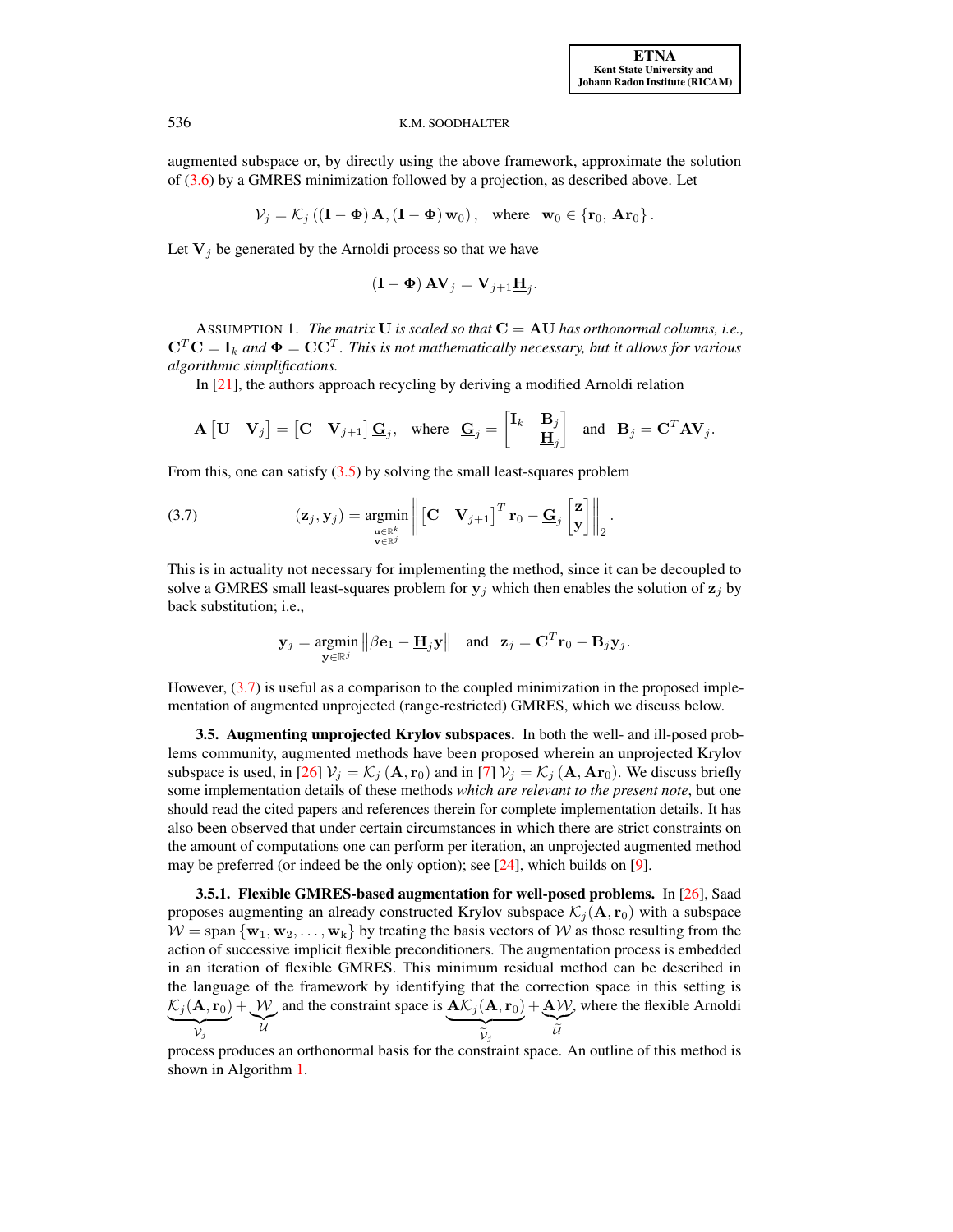Algorithm 1: One cycle of Flexible GMRES-based augmentation from [\[26\]](#page-14-3).

<span id="page-5-1"></span>**Input**  $: A \in \mathbb{R}^{n \times n}$ ,  $\mathbf{b}, \mathbf{x}_0 \in \mathbb{R}^n$ ,  $\mathbf{W} \in \mathbb{R}^{n \times k}$ ,  $m > 0$ 1  $\mathbf{r}_0 = \mathbf{b} - \mathbf{A}\mathbf{x}_0; \beta = ||\mathbf{r}_0||; \mathbf{v}_1 = \mathbf{r}_0/\beta;$ 2 for  $i = 1, 2, ..., m + k$  do  $3 \mid \textbf{if } i < m \textbf{ then}$  $\begin{array}{|c|c|} \hline \textbf{4} & \textbf{1} & \textbf{v}_{i+1}=\textbf{A}\textbf{v}_{i}; \hline \end{array}$ 5 else 6 |  $\mathbf{v}_{i+1} = \mathbf{A}\mathbf{w}_{i-m+1};$  $7 \mid end$ 8 **for**  $j = 1, 2, ... i$  do  $\mathbf{9}$   $\begin{array}{|c} \hline \end{array}$   $h_{ji} = \mathbf{v}_j^T \mathbf{v}_{i+1};$ 10  $\vert \mathbf{v}_{i+1} \leftarrow \mathbf{v}_{i+1} - h_{ji} \mathbf{v}_j;$  $11$  end 12  $|h_{i+1,i} = ||\mathbf{v}_{i+1}||;$ 13  $\mathbf{v}_{i+1} \leftarrow \mathbf{v}_{i+1}/h_{i+1,i};$ 14  $\boldsymbol{y} = \arg\!\min \|\beta \mathbf{e}_1 - \mathbf{H}_i \mathbf{y}\|;$  $\mathbf{v} \in \mathbb{R}^i$ 15 end 16  $\mathbf{x} = \mathbf{x}_0 + \mathbf{V}_m \mathbf{y} (1 : \mathbf{m}) + \mathbf{W} \mathbf{y} (\mathbf{m} + 1 : \mathbf{m} + \mathbf{k});$ 

3.5.2. Augmentation of (range-restricted) methods for solving ill-posed problems. In the context of solving discrete ill-posed problems using augmented iterative techniques, it has been asserted in [\[7\]](#page-13-1) that it may be preferable to employ augmentation techniques with an unprojected Krylov subspace. This is in part motivated by the use of projected Krylov subspaces in [\[1\]](#page-13-10). The authors argue that the subspace  $U$  should contain (approximations of) known features of the image. However, if these features are poor approximations of image features (e.g., a misplaced discontinuity), then it is asserted that the use of a projected Krylov subspace can cause the iteration to semi-converge to a poor quality solution. Conversely, for solving a well-posed problem, the iteration would eventually recover and converge. The authors suggest using  $V_j = \mathcal{K}_j (\mathbf{A}, \mathbf{w}_0)$ , with  $\mathbf{w}_0 \in {\mathbf{r}_0, \mathbf{Ar}_0}$  preferring  $\mathbf{w}_0 = \mathbf{Ar}_0$  (i.e., a range-restricted method), as it tends to yield superior performance for their experiments [\[7\]](#page-13-1).

REMARK 3.1. For the case  $w_0 = r_0$ , we observe that the method shown in [\[7\]](#page-13-1) is mathematically equivalent to the augmentation in a flexible preconditioning framework proposed by Saad [\[26\]](#page-14-3), an equivalence noted in [\[29\]](#page-14-1).

<span id="page-5-0"></span>4. Framework perspective allows for a simplified unprojected augmented GMRES. Again, for implementation purposes, we invoke Assumption [1,](#page-4-1) i.e., that  $C = AU$  has orthonormal columns. At each iteration of the Arnoldi process for  $\mathcal{K}_i(\mathbf{A}, \mathbf{w}_0)$ , the method proposed in [\[7\]](#page-13-1) requires an orthonormal basis for the columns of  $A[V_j \quad U]$ . Unlike with GCRO-type methods, this does not come for free since the Krylov subspace is unprojected. We show in the following subsection that approaching this method from the framework point of view allows us to avoid the algorithmic complication of this orthogonalization. The framework enables us to solve for least-squares approximate solutions of the projected problem [\(3.6\)](#page-3-1) over the unprojected Krylov subspace  $\mathcal{K}_j (\mathbf{A}, \mathbf{w}_0)$  and then obtain an additional correction over  $U$  to obtain the full approximation without additional orthogonalization complications. Furthermore, this new formulation allows for the estimation of the residual norm, meaning that similar to an efficient implementation of GMRES, neither the full approximation nor the residual need to be computed until possible convergence has been detected.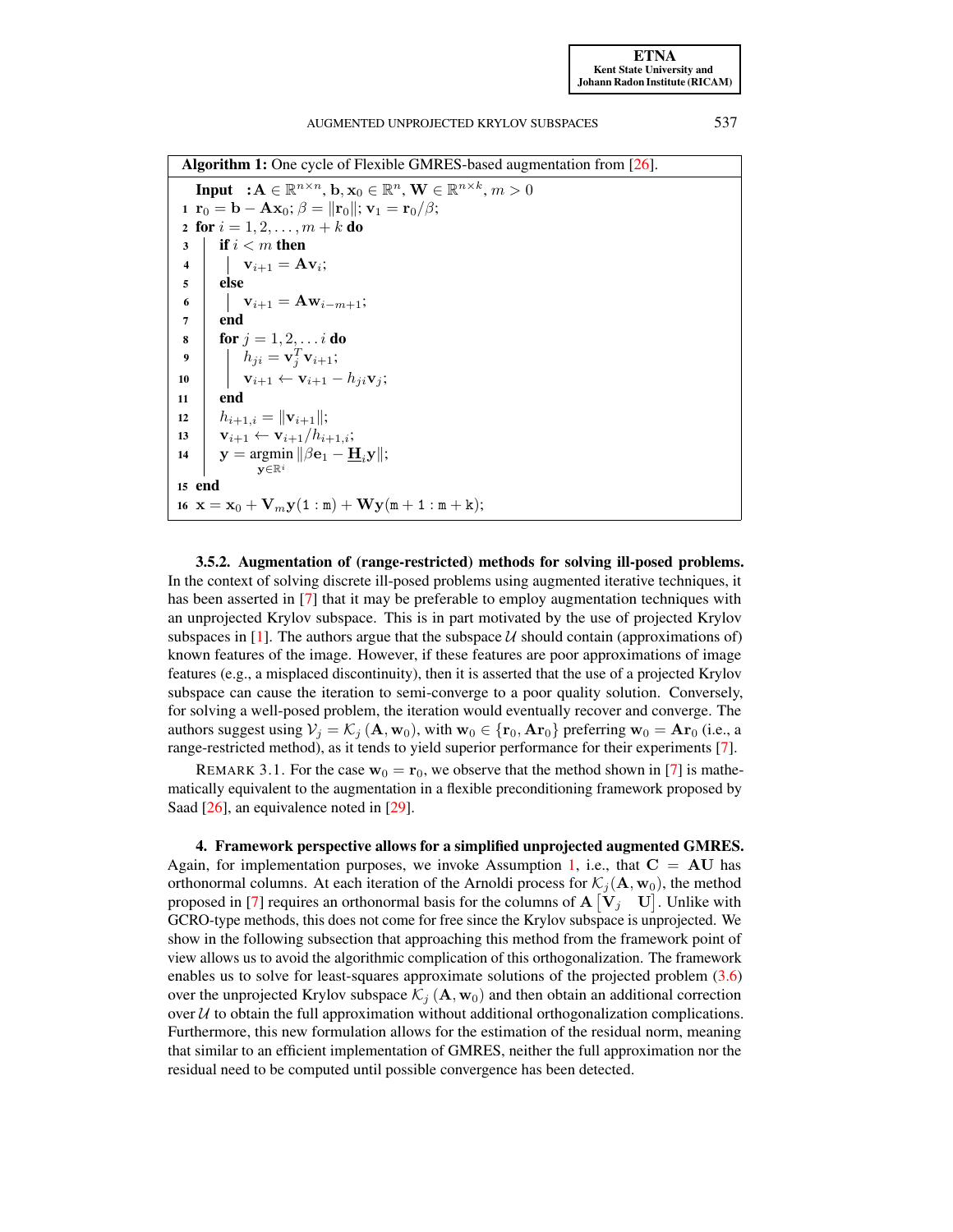We derive a simplified version of  $R<sup>3</sup>GMRES$  in [\[7\]](#page-13-1). We begin our derivation similar to that in [\[7\]](#page-13-1) by assuming that one must progressively orthogonalize C against the Arnoldi vectors, but through our derivation we show that this is actually not necessary.

Let

$$
\hat{\mathbf{C}}_1 = \mathbf{C} - \mathbf{v}_1 (\mathbf{v}_1^T \mathbf{C})
$$
 and  $\hat{\mathbf{C}}_1 = \mathbf{C}_1 \mathbf{F}_1$  (skinny QR-factorization).

At each iteration i, this orthogonalization must be updated after  $v_{i+1}$  has been generated, and this can be performed recursively

$$
\widehat{\mathbf{C}}_{i+1} = \mathbf{C}_i - \mathbf{v}_{i+1} \left( \mathbf{v}_{i+1}^T \mathbf{C}_i \right) \quad \text{and} \quad \widehat{\mathbf{C}}_{i+1} = \mathbf{C}_{i+1} \mathbf{F}_{i+1} \text{ (skinny QR-factorization)}.
$$

From this, one gets the new modified Arnoldi factorization

$$
\mathbf{A}\begin{bmatrix} \mathbf{V}_j & \mathbf{U} \end{bmatrix} = \begin{bmatrix} \mathbf{V}_{j+1} & \mathbf{C}_j \end{bmatrix} \hat{\mathbf{G}}_j \text{ with } \hat{\mathbf{G}}_j = \begin{bmatrix} \mathbf{H}_j & \mathbf{D}_j \\ \mathbf{F}_j \end{bmatrix},
$$

where  $D_j = V_{j+1}^T C$  and  $F_j = C_j^T C$ . One observes that  $D_j$  can be constructed iteratively, as

<span id="page-6-0"></span>
$$
\mathbf{D}_j = \mathbf{V}_{j+1}^T \mathbf{C} = \begin{bmatrix} \mathbf{V}_j^T \mathbf{C} \\ \mathbf{v}_{j+1}^T \mathbf{C} \end{bmatrix} = \begin{bmatrix} \mathbf{D}_{j-1} \\ \mathbf{d}_j \end{bmatrix},
$$

where  $\mathbf{d}_j = \mathbf{v}_{j+1}^T \mathbf{C}$ .

As with GCRO-based methods, the minimization constraint  $(3.5)$  reduces to a small least-squares problem similar to [\(3.7\)](#page-4-0), namely

(4.1) 
$$
(\mathbf{z}_{j}, \mathbf{y}_{j}) = \underset{\substack{\mathbf{z} \in \mathbb{R}^{k} \\ \mathbf{y} \in \mathbb{R}^{j}}}{\operatorname{argmin}} \left\| \begin{bmatrix} \mathbf{V}_{j+1} & \mathbf{C}_{j} \end{bmatrix}^{T} \mathbf{r}_{0} - \widehat{\mathbf{G}}_{j} \begin{bmatrix} \mathbf{y} \\ \mathbf{z} \end{bmatrix} \right\|_{2}.
$$

This is the minimization that is then explicitly solved in [\[7\]](#page-13-1). However, just like the GCRO-based methods, this minimization over the sum of subspaces can be rewritten as the approximation of the solution of a projected subproblem [\(3.6\)](#page-3-1) over  $V_j$  whose solution is then projected onto U to get  $s_j$ . The difference here is that  $V_j$  is the Krylov subspace associated to the unprojected problem; i.e.,  $V_i = \mathcal{K}_i(\mathbf{A}, \mathbf{w}_0)$ .

The method proposed in [\[7\]](#page-13-1) is a residual minimization over the sum of two spaces; thus it must fit into the framework introduced in Section [3.4.](#page-3-0) Our task is to understand how this residual minimization over the sum of two spaces can be rewritten as a minimization for a projected subproblem, just as we have described for GCRO-based methods. This brings us to the main result.

<span id="page-6-3"></span><span id="page-6-2"></span>THEOREM 4.1. Let  $V_i = K_i$  ( $\mathbf{A}, \mathbf{w}_0$ )*, where*  $\mathbf{w}_0 \in {\mathbf{r}_0, \mathbf{Ar}_0}$ *. Minimizing the residual over the sum of spaces*  $U + V_i$  *as described in both [\[26\]](#page-14-3) and [\[7\]](#page-13-1) is equivalent to computing* y<sup>j</sup> *satisfying*

(4.2) 
$$
\left(\underline{\mathbf{H}}_j^T \underline{\mathbf{H}}_j - \underline{\mathbf{H}}_j^T \mathbf{D}_j \mathbf{D}_j^T \underline{\mathbf{H}}_j\right) \mathbf{y}_j = \underline{\mathbf{H}}_j^T \left(\mathbf{V}_{j+1}^T \left(\mathbf{I} - \mathbf{\Phi}\right) \mathbf{r}_0\right)
$$

<span id="page-6-1"></span>and  $\mathbf{z}_j = \mathbf{C}^T \mathbf{r}_0 - \mathbf{D}_j^T \underline{\mathbf{H}}_j \mathbf{y}_j$ *. Furthermore, this is equivalent to finding*  $\mathbf{t}_j = \mathbf{V}_j \mathbf{y}_j \in \mathcal{V}_j$ *which satisfies a least-squares minimization applied to the projected subproblem* [\(3.6\)](#page-3-1)*, namely*

(4.3) select 
$$
\mathbf{t}_j \in \mathcal{V}_j
$$
 such that  $||(\mathbf{I} - \mathbf{\Phi})(\mathbf{b} - \mathbf{A}(\mathbf{x}_0 + \mathbf{t}_j))||$  is minimized.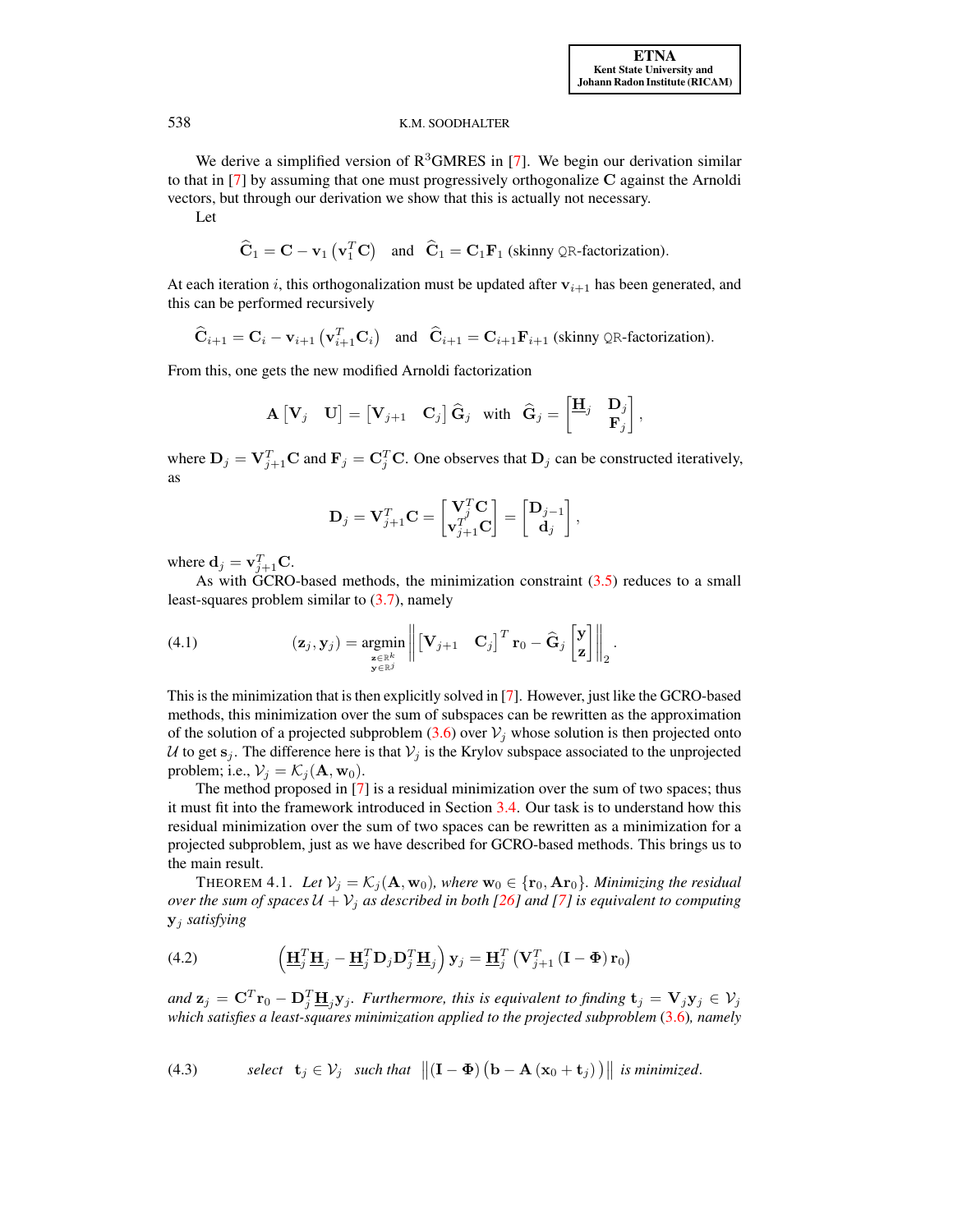*Proof.* One can take a couple of different approaches to see how one solves the projected subproblem. Here we follow the approach in [\[22\]](#page-14-8), wherein we form the normal equations of [\(4.1\)](#page-6-0)

$$
\begin{bmatrix} \mathbf{F}_j^T & \mathbf{D}_j^T \\ & \mathbf{H}_j^T \end{bmatrix} \begin{bmatrix} \mathbf{F}_j \\ \mathbf{D}_j \end{bmatrix} \mathbf{H}_j \end{bmatrix} \begin{bmatrix} \mathbf{z}_j \\ \mathbf{y}_j \end{bmatrix} = \begin{bmatrix} \mathbf{F}_j^T & \mathbf{D}_j^T \\ & \mathbf{H}_j^T \end{bmatrix} \begin{bmatrix} \mathbf{C}^T \mathbf{r}_0 \\ \mathbf{V}_{j+1}^T \mathbf{r}_0 \end{bmatrix} \Longleftrightarrow \\ \begin{bmatrix} \mathbf{F}_j^T \mathbf{F}_j + \mathbf{D}_j^T \mathbf{D}_j & \mathbf{D}_j^T \mathbf{H}_j \\ & \mathbf{H}_j^T \mathbf{D}_j \end{bmatrix} \begin{bmatrix} \mathbf{z}_j \\ \mathbf{y}_j \end{bmatrix} = \begin{bmatrix} (\mathbf{D}_j^T \mathbf{V}_{j+1}^T + \mathbf{F}_j^T \mathbf{C}_j^T) \mathbf{r}_0 \\ & \mathbf{H}_j^T \mathbf{V}_{j+1}^T \mathbf{r}_0 \end{bmatrix}.
$$

A block LU-factorization of the system matrix allows us to eliminate  $z_j$  from the second equation yielding the equations

$$
\begin{split} \left(\mathbf{F}_{j}^{T}\mathbf{F}_{j} + \mathbf{D}_{j}^{T}\mathbf{D}_{j}\right) \mathbf{z}_{j} + \mathbf{D}_{j}^{T}\mathbf{\underline{H}}_{j}\mathbf{y}_{j} = \left(\mathbf{D}_{j}^{T}\mathbf{V}_{j+1}^{T} + \mathbf{F}_{j}^{T}\mathbf{C}_{j}^{T}\right)\mathbf{r}_{0} \quad \text{and} \\ \left(\mathbf{\underline{H}}_{j}^{T}\mathbf{\underline{H}}_{j} - \mathbf{\underline{H}}_{j}^{T}\mathbf{D}_{j}\left(\mathbf{D}_{j}^{T}\mathbf{D}_{j} + \mathbf{F}_{j}^{T}\mathbf{F}_{j}\right)^{-1}\mathbf{D}_{j}^{T}\mathbf{\underline{H}}_{j}\right)\mathbf{y}_{j} \\ = \mathbf{\underline{H}}_{j}^{T}\mathbf{V}_{j+1}^{T}\mathbf{r}_{0} - \mathbf{\underline{H}}_{j}^{T}\mathbf{D}_{j}\left(\mathbf{D}_{j}^{T}\mathbf{D}_{j} + \mathbf{F}_{j}^{T}\mathbf{F}_{j}\right)^{-1}\left(\mathbf{D}_{j}^{T}\mathbf{V}_{j+1}^{T} + \mathbf{F}_{j}^{T}\mathbf{C}_{j}^{T}\right)\mathbf{r}_{0}.\end{split}
$$

Observe now that if we substitute the definitions of  $D_j$  and  $F_j$  into the latter equations, we get that

<span id="page-7-0"></span>
$$
\mathbf{D}_{j}^{T} \mathbf{D}_{j} + \mathbf{F}_{j}^{T} \mathbf{F}_{j} = \mathbf{C}^{T} \left( \mathbf{V}_{j+1} \mathbf{V}_{j+1}^{T} + \mathbf{C}_{j} \mathbf{C}_{j}^{T} \right) \mathbf{C}.
$$

By design, we have that  $\mathcal{R}(\mathbf{V}_{j+1}\mathbf{V}_{j+1}^T\mathbf{C}) \oplus \mathcal{R}(\mathbf{C}_j) = \mathcal{C}$ , which implies that

(4.4) 
$$
\left(\mathbf{V}_{j+1}\mathbf{V}_{j+1}^T + \mathbf{C}_j\mathbf{C}_j^T\right)\mathbf{C} = \mathbf{C},
$$

and by Assumption [1,](#page-4-1) we get

<span id="page-7-1"></span>(4.5) 
$$
\mathbf{z}_{j} = \left(\mathbf{D}_{j}^{T}\mathbf{V}_{j+1}^{T} + \mathbf{F}_{j}^{T}\mathbf{C}_{j}^{T}\right)\mathbf{r}_{0} - \mathbf{D}_{j}^{T}\mathbf{\underline{H}}_{j}\mathbf{y}_{j} \text{ and}
$$

$$
\left(\mathbf{H}_{j}^{T}\mathbf{\underline{H}}_{j} - \mathbf{\underline{H}}_{j}^{T}\mathbf{D}_{j}\mathbf{D}_{j}^{T}\mathbf{\underline{H}}_{j}\right)\mathbf{y}_{j} = \mathbf{\underline{H}}_{j}^{T}\mathbf{V}_{j+1}^{T}\mathbf{r}_{0} - \mathbf{\underline{H}}_{j}^{T}\mathbf{D}_{j}\left(\mathbf{D}_{j}^{T}\mathbf{V}_{j+1}^{T} + \mathbf{F}_{j}^{T}\mathbf{C}_{j}^{T}\right)\mathbf{r}_{0}.
$$

We finish by showing that the second set of equations are the normal equations for the least-squares problem [\(4.3\)](#page-6-1) from the statement of the theorem. One sees this by noting that

$$
\left(\underline{\mathbf{H}}_j^T \underline{\mathbf{H}}_j - \underline{\mathbf{H}}_j^T \mathbf{D}_j \mathbf{D}_j^T \underline{\mathbf{H}}_j\right) = \underline{\mathbf{H}}_j^T \left(\mathbf{I} - \mathbf{D}_j \mathbf{D}_j^T\right) \underline{\mathbf{H}}_j = \underline{\mathbf{H}}_j^T \mathbf{V}_{j+1}^T \left(\mathbf{I} - \mathbf{C} \mathbf{C}^T\right) \mathbf{V}_{j+1} \underline{\mathbf{H}}_j,
$$

and that  $CC^T = \Phi$ . For the right-hand side, one observes from the definition of  $D_i$  that

$$
\underline{\mathbf{H}}_j^T \mathbf{D}_j \left( \mathbf{D}_j^T \mathbf{V}_{j+1}^T + \mathbf{F}_j^T \mathbf{C}_j^T \right) = \mathbf{V}_j^T \mathbf{A}^T \mathbf{C} \mathbf{C}^T \left( \mathbf{V}_{j+1} \mathbf{V}_{j+1}^T + \mathbf{C}_j \mathbf{C}_j^T \right).
$$

As we have seen in  $(4.4)$ ,

$$
\mathbf{C}^T \left( \mathbf{V}_{j+1} \mathbf{V}_{j+1}^T + \mathbf{C}_j \mathbf{C}_j^T \right) = \left[ \left( \mathbf{V}_{j+1} \mathbf{V}_{j+1}^T + \mathbf{C}_j \mathbf{C}_j^T \right) \mathbf{C} \right]^T = \mathbf{C}^T,
$$

which means the right-hand side of the second equation of  $(4.5)$  can be simplified as  $\underline{\mathbf{H}}_j^T \mathbf{V}_{j+1}^T (\mathbf{I} - \mathbf{\Phi}) \mathbf{r}_0$ . Thus, we can rewrite [\(4.5\)](#page-7-1) yielding

$$
\mathbf{z}_{j} = \mathbf{C}^{T} \mathbf{r}_{0} - \mathbf{D}_{j}^{T} \mathbf{\underline{H}}_{j} \mathbf{y}_{j}
$$
 and  

$$
\mathbf{\underline{H}}_{j}^{T} \mathbf{V}_{j+1}^{T} (\mathbf{I} - \mathbf{\Phi}) \mathbf{V}_{j+1} \mathbf{\underline{H}}_{j} \mathbf{y}_{j} = \mathbf{\underline{H}}_{j}^{T} \mathbf{V}_{j+1}^{T} (\mathbf{I} - \mathbf{\Phi}) \mathbf{r}_{0}.
$$

[ETNA](http://etna.ricam.oeaw.ac.at) [Kent State University and](http://www.kent.edu) [Johann Radon Institute \(RICAM\)](http://www.ricam.oeaw.ac.at)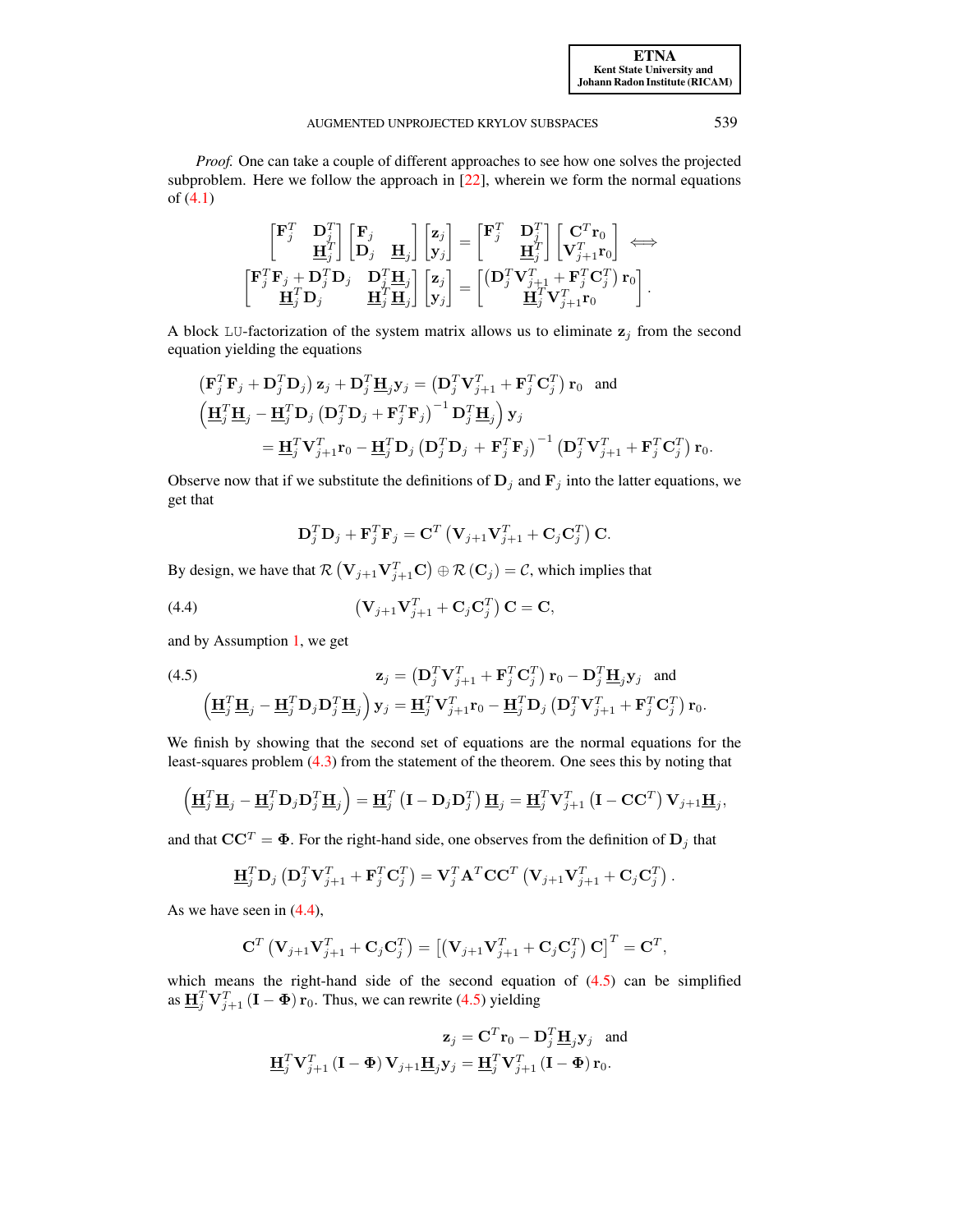Observing the idempotency of projectors  $(I - \Phi) = (I - \Phi)^2$  completes the proof since  $\Phi$ being an orthogonal projector means it is symmetric.

REMARK 4.2. We note that this result indicates that the matrices  $C_i$  and  $F_i$  are not needed to implement  $R<sup>3</sup>GMRES$ , greatly simplifying the method, as it is no longer required to progressively orthogonalize C with respect to the Arnoldi vectors.

The final step in developing an efficient implementation of  $R<sup>3</sup>GMRES$  is to rewrite and simplify equation  $(4.2)$  using the standard Givens-rotation-based progressive QR-factorization of  $\mathbf{H}_i$  which then enables the estimation of the residual norm without needing to compute the solution to equation [\(4.2\)](#page-6-2) at each iteration. Unlike GMRES or the GCRO-variants of augmented methods, an exact residual norm is not available without computing the residual itself, which we would like to avoid.

THEOREM 4.3. Let  $\underline{\mathbf{H}}_j = \mathbf{Q}_j \underline{\mathbf{R}}_j$  be the QR-factorization obtained progressively using *Givens rotations. Then we can represent the coefficient vectors*  $y_j$  *as the solution of the linear system*

$$
\left(\mathbf{I}-\mathbf{M}_{j}\mathbf{M}_{j}^{T}\right)\mathbf{R}_{j}\mathbf{y}_{j}=\left\{ \mathbf{Q}_{j}^{T}\left(\mathbf{V}_{j+1}^{T}\left(\mathbf{I}-\mathbf{\Phi}\right)\mathbf{r}_{0}\right)\right\} _{1:j},
$$

where  $\mathbf{M}_j = \left\{ \mathbf{Q}_j^T \mathbf{D}_j \right\}_{1:j} \in \mathbb{R}^{j \times k}$ *. Furthermore, the residual norm satisfies* 

<span id="page-8-3"></span>(4.6) 
$$
\left\| \begin{pmatrix} \mathbf{I} - \mathbf{C} \mathbf{C}^T \end{pmatrix} \left( \mathbf{b} - \mathbf{A} \left( \mathbf{x}_0 + \mathbf{V}_j \mathbf{y}_j \right) \right) \right\|^2 \leq |\mathbf{e}_{j+1}^T \mathbf{Q}_j^T \mathbf{V}_{j+1}^T \mathbf{r}_0|^2 + \left\| \left( \mathbf{I} - \mathbf{V}_{j+1} \mathbf{V}_{j+1}^T \right) \mathbf{r}_0 \right\|^2,
$$

*a bound which can be updated progressively.*

*Proof.* Consider the QR-factorization  $\underline{\mathbf{H}}_j = \mathbf{Q}_j \underline{\mathbf{R}}_j$ , obtained progressively using Givens rotations. As has been observed in the derivation of GMRES in [\[27\]](#page-14-2), we can write

<span id="page-8-2"></span><span id="page-8-1"></span><span id="page-8-0"></span>
$$
\underline{\mathbf{H}}_j^T \underline{\mathbf{H}}_j = \underline{\mathbf{R}}_j^T \underline{\mathbf{R}}_j = \mathbf{R}_j^T \mathbf{R}_j.
$$

With this, we can rewrite equation  $(4.2)$  as

(4.7) 
$$
\left(\mathbf{R}_j^T\mathbf{R}_j-\underline{\mathbf{R}}_j^T\mathbf{Q}_j^T\mathbf{D}_j\mathbf{D}_j^T\mathbf{Q}_j\underline{\mathbf{R}}_j\right)\mathbf{y}_j=\underline{\mathbf{R}}_j^T\mathbf{Q}_j^T\left(\mathbf{V}_{j+1}^T\left(\mathbf{I}-\mathbf{\Phi}\right)\mathbf{r}_0\right).
$$

We assume that the Arnoldi process has not broken down and thus  $\mathbf{R}_j$  is nonsingular. Thus, we can multiply the [\(4.7\)](#page-8-0) by  $\mathbf{R}_j^{-T}$ , yielding

(4.8) 
$$
\left(\mathbf{R}_j - \mathbf{\underline{I}}_j^T \mathbf{Q}_j^T \mathbf{D}_j \mathbf{D}_j^T \mathbf{Q}_j \mathbf{\underline{R}}_j\right) \mathbf{y}_j = \mathbf{\underline{I}}_j^T \left(\mathbf{Q}_j^T \left(\mathbf{V}_{j+1}^T \left(\mathbf{I} - \mathbf{\Phi}\right) \mathbf{r}_0\right)\right).
$$

Let  $M_j = I_j^T Q_j^T D_j \in \mathbb{R}^{j \times k}$ . We can simplify [\(4.8\)](#page-8-1) by substituting in  $M_j$ , which yields

(4.9) 
$$
\left(\mathbf{I} - \mathbf{M}_j \mathbf{M}_j^T\right) \mathbf{R}_j \mathbf{y}_j = \left\{ \mathbf{Q}_j^T \left( \mathbf{V}_{j+1}^T \left( \mathbf{I} - \mathbf{\Phi} \right) \mathbf{r}_0 \right) \right\}_{1:j}.
$$

If the rank-k outer product  $M_j M_j^T$  does not have any unit eigenvalues, then  $(I - M_j M_j^T)$  is invertible. We note that this is indeed the case since  $(4.9)$  is derived from normal equations that have a unique solution in this case.

Recall from the proof of Theorem [4.1](#page-6-3) that the solution to this linear system  $y_j$  is the minimizer of  $\left\| \left( \mathbf{I} - \mathbf{C} \mathbf{C}^T \right) \left( \mathbf{V}_{j+1} \underline{\mathbf{H}}_j \mathbf{y} - \mathbf{r}_0 \right) \right\|_2$ . As  $\mathbf{I} - \mathbf{C} \mathbf{C}^T$  is an orthogonal projection, its action either has no effect on the vector norm or it reduces the length. Thus we can estimate from above by disregarding the projector. Furthermore, this analysis should include the case that the Krylov subspace is range-restricted; thus  $\mathbf{r}_0$  may not be in  $\mathcal{R}(\mathbf{V}_{j+1})$ . As it has been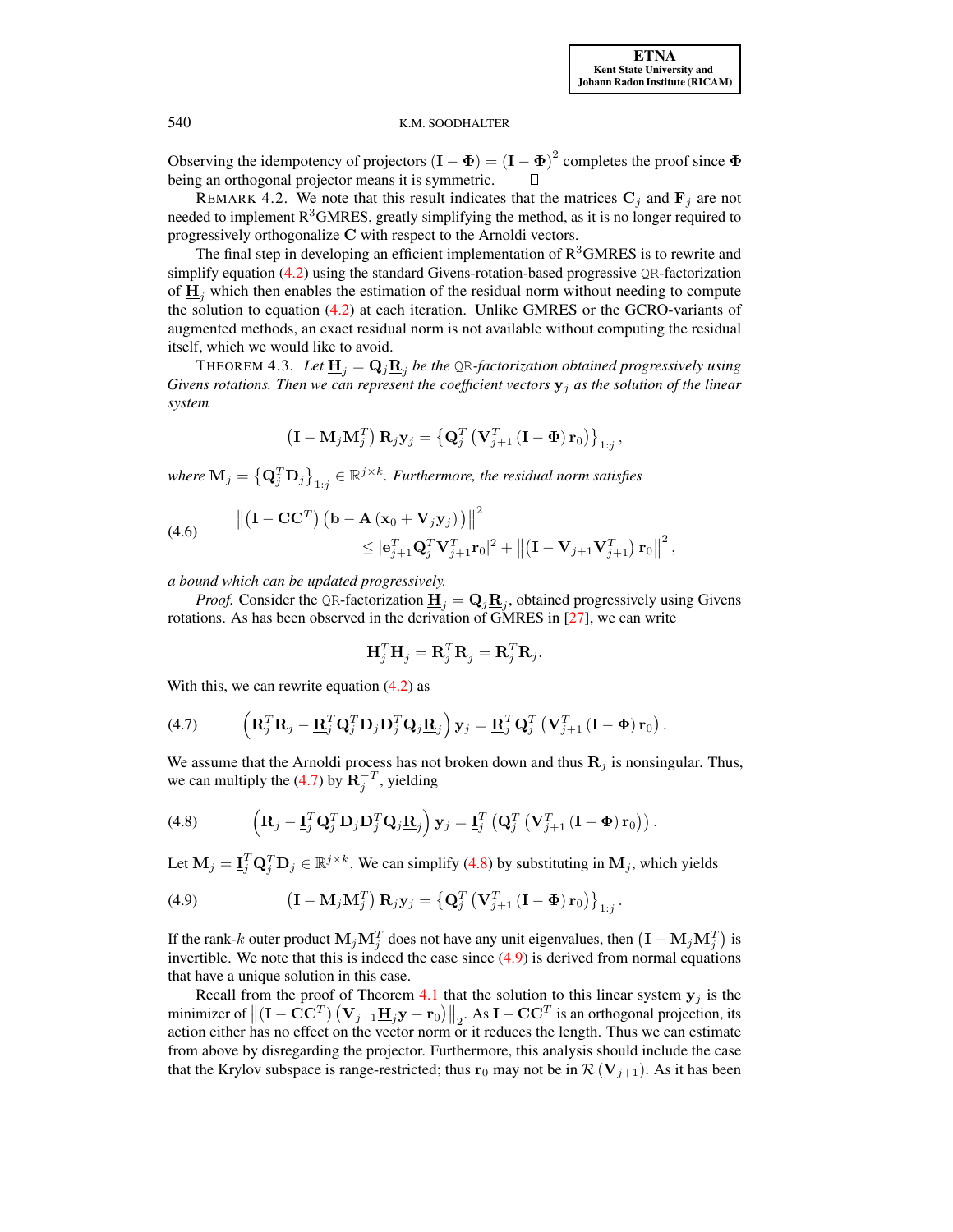pointed out in (e.g., [\[20\]](#page-14-4)), it suffices in this case to split the residual into  $V_{j+1}V_{j+1}^T r_0$  and the part in the orthogonal complement and to consider the minimization only on the part in the Krylov subspace. Thus we can write

$$
\begin{split} \left\| \left( \mathbf{I} - \mathbf{C} \mathbf{C}^{T} \right) \left( \mathbf{V}_{j+1} \mathbf{H}_{j} \mathbf{y} - \mathbf{r}_{0} \right) \right\|^{2} \\ &\leq \left\| \left( \mathbf{V}_{j+1} \mathbf{H}_{j} \mathbf{y} - \mathbf{r}_{0} \right) \right\|^{2} = \left\| \left( \mathbf{V}_{j+1} \mathbf{H}_{j} \mathbf{y} - \mathbf{V}_{j+1} \mathbf{V}_{j+1}^{T} \mathbf{r}_{0} \right) - \left( \mathbf{I} - \mathbf{V}_{j+1} \mathbf{V}_{j+1}^{T} \right) \mathbf{r}_{0} \right\|^{2} \\ & = \left\| \left( \mathbf{V}_{j+1} \mathbf{H}_{j} \mathbf{y} - \mathbf{V}_{j+1} \mathbf{V}_{j+1}^{T} \mathbf{r}_{0} \right) \right\|^{2} + \left\| \left( \mathbf{I} - \mathbf{V}_{j+1} \mathbf{V}_{j+1}^{T} \right) \mathbf{r}_{0} \right\|^{2} \\ & = \left\| \left( \mathbf{Q}_{j} \mathbf{B}_{j} \mathbf{y} - \mathbf{V}_{j+1}^{T} \mathbf{r}_{0} \right) \right\|^{2} + \left\| \left( \mathbf{I} - \mathbf{V}_{j+1} \mathbf{V}_{j+1}^{T} \right) \mathbf{r}_{0} \right\|^{2} \\ & = \left\| \left( \mathbf{B}_{j} \mathbf{y} - \mathbf{Q}_{j}^{T} \mathbf{V}_{j+1}^{T} \mathbf{r}_{0} \right) \right\|^{2} + \left\| \left( \mathbf{I} - \mathbf{V}_{j+1} \mathbf{V}_{j+1}^{T} \right) \mathbf{r}_{0} \right\|^{2} .\end{split}
$$

The result follows from the same logic used to derive the GMRES residual monitoring strategy shown in, e.g., [\[27\]](#page-14-2).  $\Box$ 

We note that if  $w_0 = r_0$ , then

$$
\left\| \left( \mathbf{I} - \mathbf{V}_{j+1} \mathbf{V}_{j+1}^T \right) \mathbf{r}_0 \right\| = 0.
$$

If  $w_0 = Ar_0$ , then one can progressively update and monitor this quantity by projecting  $r_0$ orthogonally away from  $\mathcal{K}_i(\mathbf{A}, \mathbf{Ar}_0)$ .

We observe that the estimate of the residual norm is simply the residual norm one would obtain from applying non-augmented (range-restricted) GMRES to the problem. Thus, depending on the effectiveness of the augmentation, it will likely overestimate the true residual norm. However, the residual norm estimate  $(4.6)$  can be used in early iterations to avoid computing the solution and the residual until the estimate indicates convergence may be imminent. The strategy we advocate here is to use the ratio  $\left\| \left( \mathbf{I} - \mathbf{C} \mathbf{C}^T \right) \mathbf{r}_0 \right\| / \left\| \mathbf{r}_0 \right\|$  as a scaling factor between the estimate of the norm and the actual norm. This scaling factor can be updated any time the code does an explicit residual computation, in the case we find that the estimate has falsely predicted convergence.

The matrix  $M_i$  can be constructed progressively using Givens rotations. We initialize  $m_1 = d_1$ , reminding the reader that we are indexing the rows of  $M_i$ . At iteration j, we set  $m_{j+1} = d_{j+1}$  and use the jth Givens rotations to make the update

$$
\begin{bmatrix} \mathbf{m}_j \\ \mathbf{m}_{j+1} \end{bmatrix} \leftarrow \begin{bmatrix} c_j & s_j \\ -s_j & c_j \end{bmatrix} \begin{bmatrix} \mathbf{m}_j \\ \mathbf{m}_{j+1} \end{bmatrix}.
$$

We bring all this together to present a simplified implementation of  $R<sup>3</sup>GMRES$  in Algorithm [2.](#page-10-0) Note that following from the strategy advocated by de Sturler [\[6\]](#page-13-17), we compute the QR-factorization  $\widehat{\mathbf{A}}\widehat{\mathbf{U}} = \mathbf{C}\mathbf{F}$ , but we do not update  $\mathbf{U} = \widehat{\mathbf{U}}\mathbf{F}^{-1}$ . For  $\mathbf{z} \in \mathbb{R}^k$ , it is generally cheaper when expanding Uz to calculate  $\widehat{\mathbf{U}}(\mathbf{F}^{-1}\mathbf{z})$ . This is what we do in our implementation.

**4.1. Comparison of implementations.** We compare Algorithm [2](#page-10-0) to  $[7,$  Algorithm 2 $]$ by studying their modifications to the common GMRES implementation upon which they are built, i.e., a Givens-rotation-based implementation as described in [\[27\]](#page-14-2). As in [\[7\]](#page-13-1), we consider operations occurring inside the outermost loop. Inside of the main loop, both algorithms perform one matrix-vector product and an Arnoldi orthogonalization of each new basis vector. At the beginning of the algorithm, they perform many of the same or comparable initialization steps. According to the authors, Algorithm 2 in [\[7\]](#page-13-1) performs  $2k^3$  operations for additional Givens rotations per iteration since that method treats the minimization [\(4.1\)](#page-6-0) directly. Additionally, obtaining an update of  $\mathbf{C}_j$  at each iteration costs  $2kn$  operations, and obtaining  $\mathbf{F}_j$  costs  $2k^2n$  at each iteration. Additionally, there are some lower-order costs. Thus,

[ETNA](http://etna.ricam.oeaw.ac.at) [Kent State University and](http://www.kent.edu) [Johann Radon Institute \(RICAM\)](http://www.ricam.oeaw.ac.at)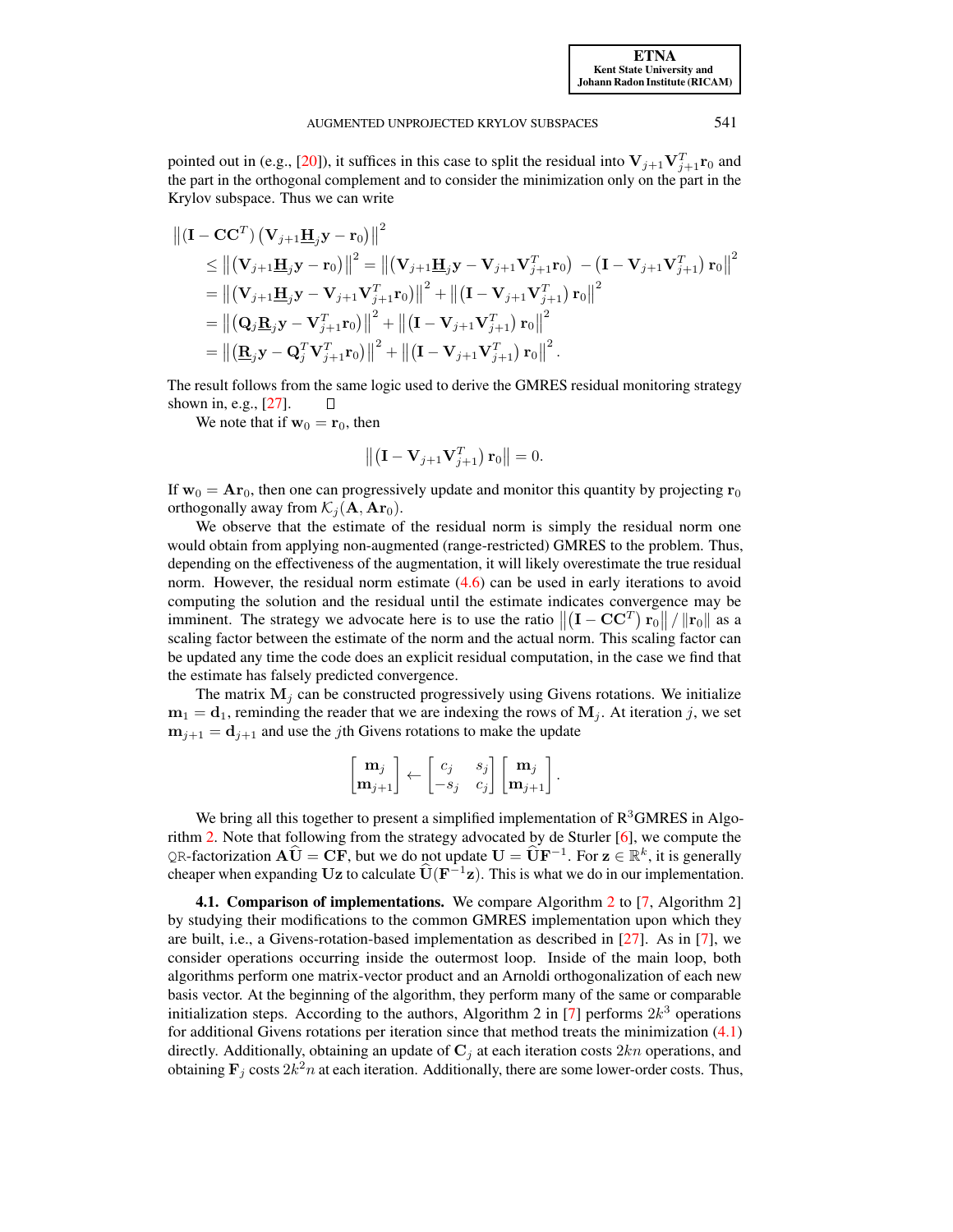Algorithm 2: A simplified  $R^3$ GMRES implementation (with range restriction).

<span id="page-10-0"></span>**Input**  $: A \in \mathbb{R}^{n \times n}$ ,  $\mathbf{x}_0, \mathbf{b} \in \mathbb{R}^n$ ,  $\mathbf{U} \in \mathbb{R}^{n \times k}$ ,  $\varepsilon_{tol} > 0$  $1 [C, F] = QR(AU)$ 2  $r_0 = b - Ax_0$ ;  $w_0 = Ar_0$  $\begin{aligned} \mathbf{3} \enspace \gamma \leftarrow \left\| \mathbf{r}_0 - \mathbf{C} \mathbf{C}^T \mathbf{r}_0 \right\| / \left\| \mathbf{r} \right\|_0 \end{aligned}$ 4  $\mathbf{v}_1 \leftarrow \mathbf{w}_0 / \|\mathbf{w}_0\|_2$  $\mathbf{5} \ \mathbf{d}_1 \leftarrow \mathbf{v}_1^T \mathbf{C}$ 6  $m_1 \leftarrow d_1$  $\mathbf{y} \; \mathbf{s}_1 = \mathbf{U}\left(\mathbf{F}^{-1}\left(\mathbf{C}^{T} \mathbf{r}_0\right)\right)$ 8 for  $i = 1, 2, ..., j$  do 9  $\mathbf{v}_{i+1} \leftarrow \mathbf{A} \mathbf{v}_i$ 10 **for**  $m = 1, 2, ..., i$  **do** 11  $h_{mi} = \mathbf{v}_m^T \mathbf{v}_{i+1}$ 12  $\vert \mathbf{v}_{i+1} \leftarrow \mathbf{v}_{i+1} - h_{mi} \mathbf{v}_m$ 13 end 14  $\begin{array}{c} h_{i+1,i} = ||\mathbf{v}_{i+1}||_2 \\ \mathbf{v}_{i+1} = \mathbf{v}_{i+1}/h_{i+1} \end{array}$  $\mathbf{v}_{i+1} = \mathbf{v}_{i+1} / h_{i+1,i}$ 16  $\mathbf{d}_{i+1} = \mathbf{v}_{i+1}^T \mathbf{C}$ 17  $m_{i+1} \leftarrow d_{i+1}$ 18 Apply previous rotations to jth column of  $\mathbf{H}_i$ 19 Obtain Givens sine and cosine  $s_j$  and  $c_j$  and updated  $\mathbf{R}_j$ 20 Apply new rotations to update  $\mathbf{b}_j = \mathbf{Q}_j^T \mathbf{V}_{j+1}^T \mathbf{r}_0$ <sup>21</sup>  $m_i$  $|\mathbf{m}_{i+1}|$  $\leftarrow \begin{bmatrix} c_j & s_j \end{bmatrix}$  $-s_j$   $c_j$  $\left\lceil \frac{\mathbf{m}_j}{\mathbf{m}_{j+1}} \right\rceil$ 22 if  $\gamma \cdot |\hat{\mathbf{b}}_j(j+1)| < ||\mathbf{r}_0|| \varepsilon_{tol}$  then<br>
23 Solve  $(\mathbf{I} - \mathbf{M}_j \mathbf{M}_j^T) \mathbf{R}_j \mathbf{y}_j = 1$ 23 Solve  $(\mathbf{I} - \mathbf{M}_j \mathbf{M}_j^T) \mathbf{R}_j \mathbf{y}_j = \widehat{\mathbf{b}}_j (1:j)$ 24 Set t  $\leftarrow$   $V_jV_j$ 25  $\left| \quad \right|$  Set  $\mathbf{s}_2 = -\mathbf{U}\left( \mathbf{F}^{-1}\left( \mathbf{D}_j^T \mathbf{H}_j \mathbf{y}_j \right) \right)$ 26 Set  $x \leftarrow x_0 + s_1 + s_2 + t$ ;  $r \leftarrow b - Ax$ 27 **if**  $\|\mathbf{r}\| < \|\mathbf{r}_0\| \varepsilon_{tol}$  then 28 | | Exit loop and return  $29$  else 30  $\begin{array}{|c|c|c|}\hline \rule{0pt}{12pt}\quad & \gamma \leftarrow & \Vert\mathbf{r} - \mathbf{CC}^T\mathbf{r}\Vert/\left\|\mathbf{r}\right\| \hline \end{array}$ 31 end <sup>32</sup> end

Algorithm 2 in [\[7\]](#page-13-1) has a per-iteration cost above that of GMRES of roughly  $2k(k^2 + kn + n)$ operations.

The formulation of Algorithm [2](#page-10-0) allows us to discard many of these per-iteration operations. A comparable operation which is not discarded is the progressive building of  $D_i$ , which costs nk operations. The update of  $\mathbf{M}_i$  costs [2](#page-10-0)k operations. Thus, Algorithm 2 has a per-iteration cost above that of GMRES of roughly  $k(n+2)$ . Hence, the per-iteration cost of both algorithms above that of GMRES is  $\mathcal{O}(n)$ . The main difference is that the per iteration cost of Algorithm [2](#page-10-0) above GMRES is linear in  $k$  whereas it is cubic for Algorithm 2 of  $[7]$ . Thus, we conclude that Algorithm [2](#page-10-0) can accommodate a larger augmentation subspace with only linear growth in cost of additional operations.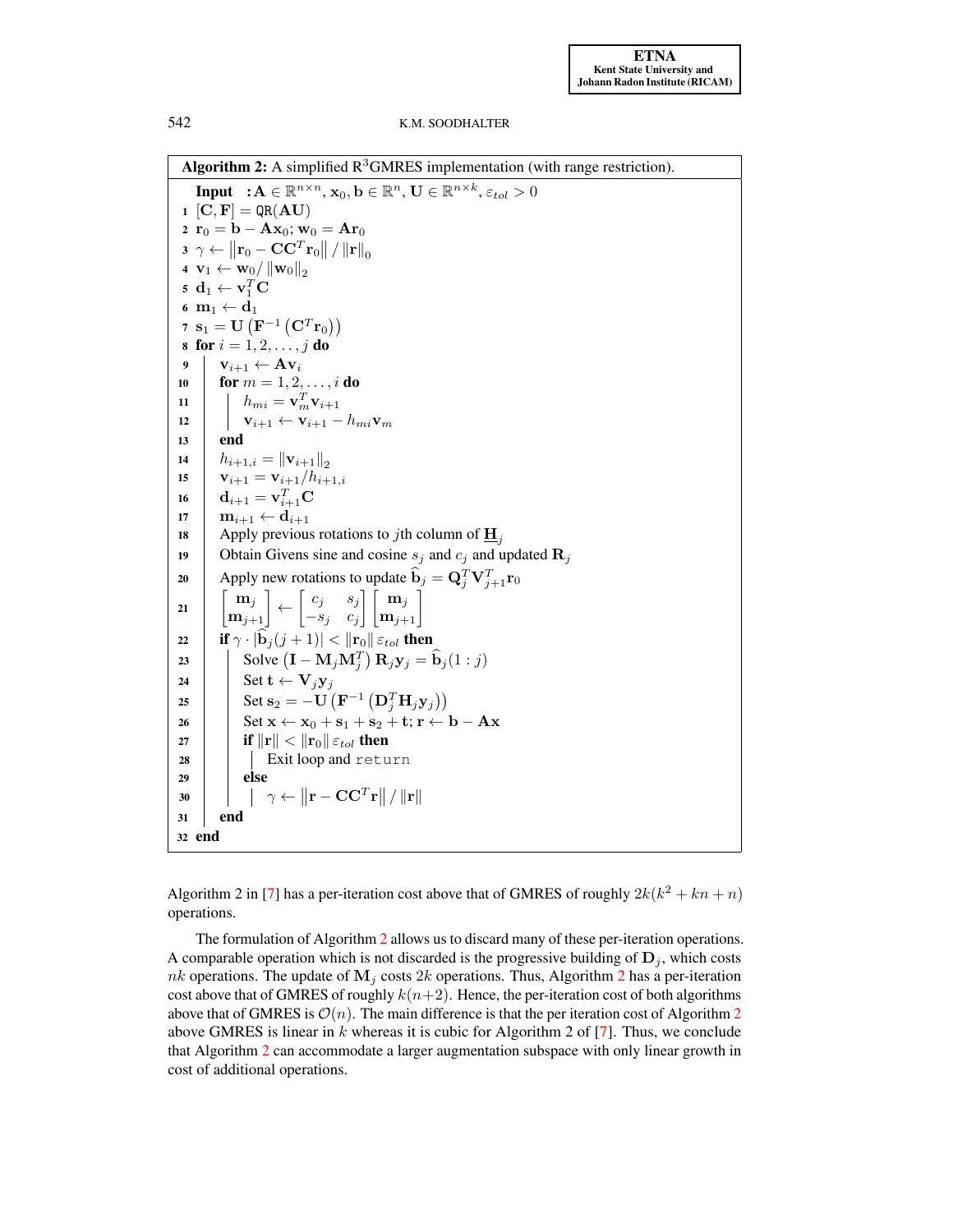

<span id="page-11-1"></span>FIG. 5.1. *Experiment:* deriv2() *test.*

<span id="page-11-0"></span>5. Numerical results. In this section, we demonstrate that Algorithm [2](#page-10-0) produces approximations of the same quality as those produced by the version of the algorithm presented in [\[7\]](#page-13-1) using code from the authors. The point here is not to compare the superiority of one version or the other, as neither code is optimized. Rather, as this note is laying out an alternative approach to the augmentation of unprojected Krylov subspaces, we demonstrate that our code delivers the same performance, verifying the alternative mathematical derivation in previous sections. We reproduce two experiments from [\[7\]](#page-13-1) using Regularization Tools [\[16\]](#page-13-18) with problem size  $n = 256$ . The noise vectors are generated from the normal distribution using randn(). For the experiments, we report the level of the noise relative to the size of the right-hand side, i.e., a relative noise level of  $10^{-3}$  means that the 2-norm of the vector perturbing the right-hand side  $\mathbf{b}_{true}$  is  $10^{-3} || \mathbf{b}_{true} ||$ . All experiments are performed in Matlab R2020a, and we have established a repository [\[28\]](#page-14-9) in which our code for Algorithm [2](#page-10-0) is contained.

**5.1. Experiment:** deriv2() test. This reproduces the experiment in [\[7,](#page-13-1) Section 4.2], wherein augmentation is used to help encode known boundary conditions approximately so that the iteration focuses mostly on reconstructing the solution in the interior of the domain. The matrix is generated by the  $\text{deriv2}($ ) function which produces a discretization of the Fredholm integral operator whose kernel is the Green's function of the second derivative operator. The relative noise level is  $10^{-5}$ . Following [\[7,](#page-13-1) Section 4.2], we set  $\mathcal{U} = \text{span}\left\{ \begin{bmatrix} 1 & 1 & \cdots & 1 \end{bmatrix}^{\text{T}}, \begin{bmatrix} 1 & 2 & \cdots & n \end{bmatrix}^{\text{T}} \right\}$ . Results shown in Figure [5.1](#page-11-1) demonstrate that the performance of the two implementations is virtually indistinguishable.

**5.2.** Experiment:  $\sigma$ ravity() test—correctly localized discontinuity. We generate the matrix **A** for this example using the gravity () function, which generates a discretization of a Fredholm integral operator of the first kind modeling a one-dimensional gravity surveying problem application posed on the interval [0, 1]. The relative noise level is  $10^{-4}$ . We take the true solution produced by the function and introduce a discontinuity at  $t = \frac{1}{2}$ , as in [\[7,](#page-13-1) Section 4.3]. For this experiment, we assume we know the location of the discontinuity at  $t = 2$ . and set  $U = \text{span}\left\{ \begin{bmatrix} 0 & 0 & \cdots & 0 & 1 & \cdots & 1 \end{bmatrix}^T \right\}$  to correctly encode this discontinuity. In Figure [5.2,](#page-12-0) we see that the two implementations perform identically.

5.3. Experiment:  $qrawity()$  test—incorrectly localized discontinuity. We construct the same problem as in the previous experiment, but we move the discontinuity to a  $t > \frac{1}{2}$ . However, we encode the discontinuity incorrectly using the same U as in the previous experiment. In Figure [5.3,](#page-12-1) we observe that both implementations again perform identically. Furthermore, one sees that the minimization process reduces the influence of the falsely-placed discontinuity encoded by  $U$  while trying to fit the true discontinuity. This has been noted in [\[7,](#page-13-1) Section 4.3] as a possible advantage in augmenting an unprojected Krylov subspace for solving an ill-posed problem, as the incorrectly-chosen  $U$  does not influence

[ETNA](http://etna.ricam.oeaw.ac.at) [Kent State University and](http://www.kent.edu) [Johann Radon Institute \(RICAM\)](http://www.ricam.oeaw.ac.at)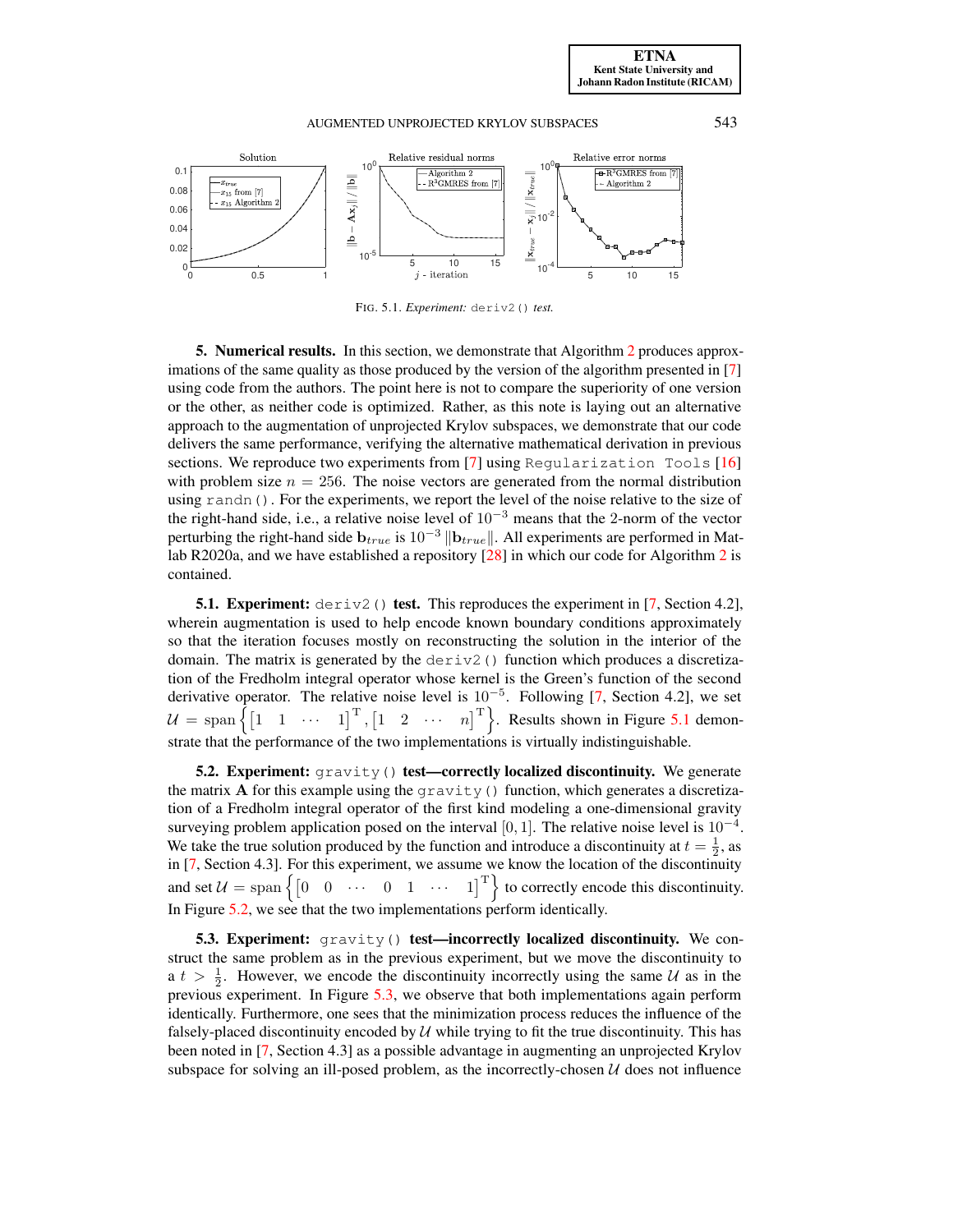

<span id="page-12-0"></span>FIG. 5.2. *Experiment:* gravity() *test—correctly localized discontinuity.*



<span id="page-12-1"></span>FIG. 5.3. *Experiment:* gravity() *test—incorrectly localized discontinuity.*

which Krylov subspace is built. We contrast this with the best reconstruction produced by an augmented iterative solver using a projected Krylov subspace,  $\mathcal{K}((\mathbf{I} - \mathbf{\Phi}) \mathbf{A}, (\mathbf{I} - \mathbf{\Phi}) \mathbf{r}_0)$ , using a GCRO-type code. In Figure [5.4,](#page-13-19) we see that the method at its best still emphasizes the incorrectly localized discontinuity.

6. Discussion. The main goal in this note is to demonstrate that augmented unprojected Krylov subspace methods fit into the same framework from [\[29\]](#page-14-1) enabling a simpler implementation in the style of a GCRO-DR-type method. This leads us to observe that the  $R<sup>3</sup>$ GMRES method is closely related to the augmentation strategy from [\[26\]](#page-14-3). With that perspective, we show one can actually approximate the solution to a projected subproblem and project the approximation to obtain the part from the augmented subspace. The benefit when applying this to the  $R<sup>3</sup>GMRES$  method is that we no longer need to progressively maintain an orthonormal basis for the full sum subspace  $\mathbf{A}$  ( $\mathcal{U} + \mathcal{V}_i$ ).

The numerical experiments we showed follow from what was done in [\[7\]](#page-13-1), focusing on instances wherein one wants to enforce that the solution has an a priori known structure but accommodate the possibility that this knowledge is flawed. We contrasted this with the performance of a GCRO-type method to show how for an ill-posed problem, an augmented method with a projected Krylov subspace can over-emphasize the bad knowledge to an extent that it cannot recover due to the ill-posedness of the problem.

However, it should be noted that GCRO-based augmentation/recycling methods still exhibit superior performance when it comes to the acceleration of convergence for complicated, large-scale problems. Rather, this work highlights that it can be important to distinguish between "trustworthy" and "untrustworthy" information when using augmentation methods, particularly for ill-posed problems. A future path to explore would be to consider mixing the two strategies more generally for situations when one has both trustworthy and untrustworthy/corrupted information that one wishes to use without it corrupting the behavior of the solver.

Acknowledgments. The author thanks Per Christian Hansen for an interesting discussion about this topic back when we could go to conferences in person and for sending the author an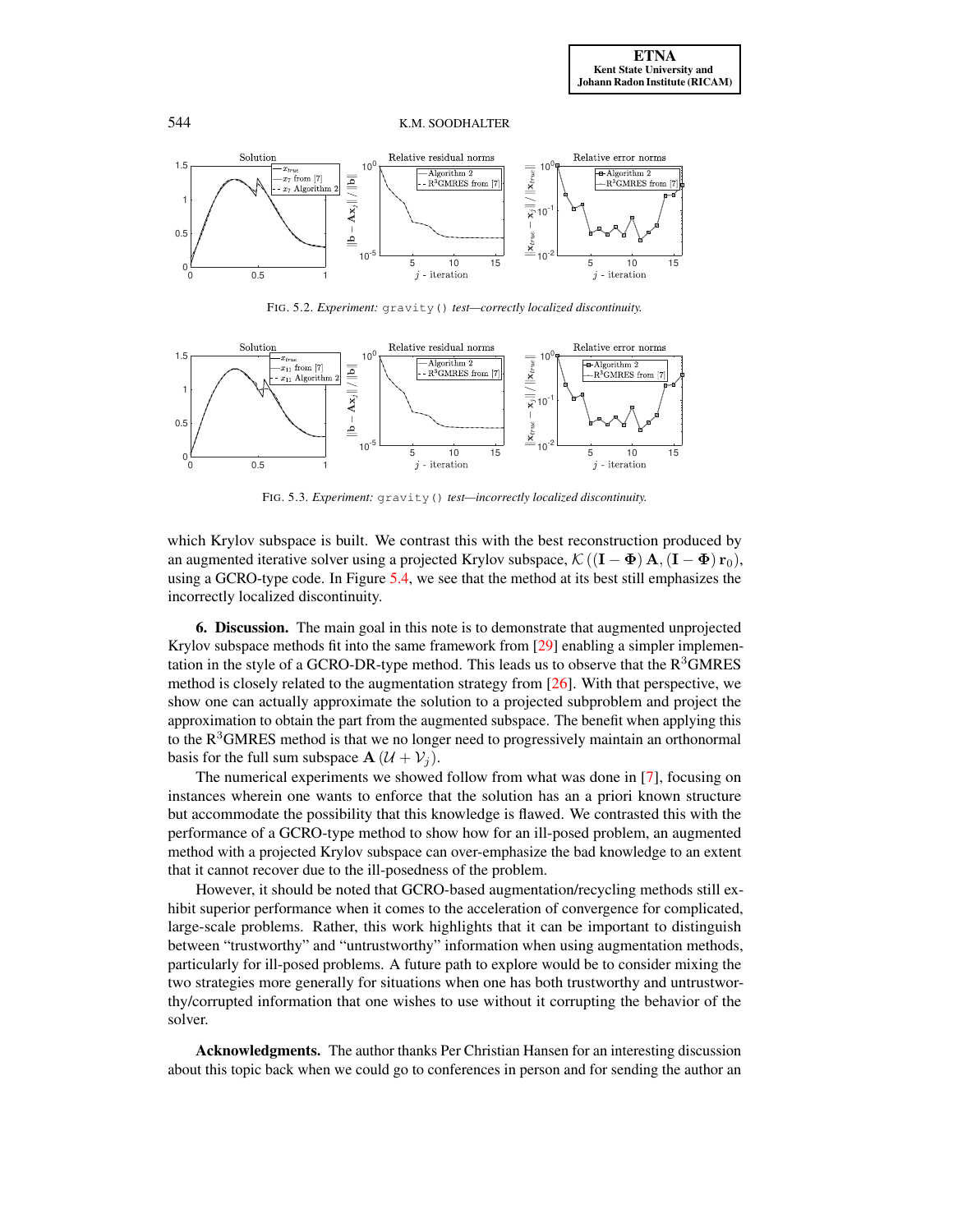

<span id="page-13-19"></span>FIG. 5.4. gravity() *test—incorrectly localized discontinuity with projected Krylov subspace.*

implementation of  $R<sup>3</sup>GMRES$  to validate against. The author also thanks the two anonymous referees for their helpful comments and suggested edits to tighten up the exposition of the manuscript.

#### REFERENCES

- <span id="page-13-10"></span>[1] J. BAGLAMA AND L. REICHEL, *Augmented GMRES-type methods*, Numer. Linear Algebra Appl., 14 (2007), pp. 337–350.
- <span id="page-13-11"></span>[2] , *Decomposition methods for large linear discrete ill-posed problems*, J. Comput. Appl. Math., 198 (2007), pp. 332–343.
- <span id="page-13-3"></span>[3] J. CHUNG AND S. GAZZOLA, *Computational methods for large-scale inverse problems: a survey on hybrid projection methods*, Preprint on arXiv, 2021. <https://arxiv.org/abs/2105.07221>
- <span id="page-13-16"></span>[4] E. DE STURLER, *Nested Krylov methods based on GCR*, J. Comput. Appl. Math., 67 (1996), pp. 15–41.
- <span id="page-13-8"></span>[5] , *Truncation strategies for optimal Krylov subspace methods*, SIAM J. Numer. Anal., 36 (1999), pp. 864–889.
- <span id="page-13-17"></span>[6]  $\longrightarrow$ , Private communication, 2020.
- <span id="page-13-1"></span>[7] Y. DONG, H. GARDE, AND P. C. HANSEN, *R* <sup>3</sup>*GMRES: including prior information in GMRES-type methods for discrete inverse problems*, Electron. Trans. Numer. Anal., 42 (2014), pp. 136–146. <http://etna.ricam.oeaw.ac.at/vol.42.2014/pp136-146.dir/pp136-146.pdf>
- <span id="page-13-6"></span>[8] L. DYKES, F. MARCELLÁN, AND L. REICHEL, *The structure of iterative methods for symmetric linear discrete ill-posed problems*, BIT, 54 (2014), pp. 129–145.
- <span id="page-13-2"></span>[9] J. ERHEL AND F. GUYOMARC'H, *An augmented conjugate gradient method for solving consecutive symmetric positive definite linear systems*, SIAM J. Matrix Anal. Appl., 21 (2000), pp. 1279–1299.
- <span id="page-13-12"></span>[10] A. GAUL, *Recycling Krylov Subspace Methods for Sequences of Linear Systems: Analysis and Applications*, PhD. Thesis, Fakultät II-Mathematik und Naturwissenschaften, Technischen Universität Berlin, Berlin, 2014.
- <span id="page-13-13"></span>[11] A. GAUL, M. H. GUTKNECHT, J. LIESEN, AND R. NABBEN, *A framework for deflated and augmented Krylov subspace methods*, SIAM J. Matrix Anal. Appl., 34 (2013), pp. 495–518.
- <span id="page-13-4"></span>[12] S. GAZZOLA AND M. S. LANDMAN, *Krylov methods for inverse problems: surveying classical, and introducing new, algorithmic approaches*, GAMM-Mitt., 43 (2020), Art. e202000017, 31 pages.
- <span id="page-13-14"></span>[13] M. H. GUTKNECHT, *Spectral deflation in Krylov solvers: a theory of coordinate space based methods*, Electron. Trans. Numer. Anal., 39 (2012), pp. 156–185. <http://etna.ricam.oeaw.ac.at/vol.39.2012/pp156-185.dir/pp156-185.pdf>
- <span id="page-13-15"></span>[14] , *Deflated and augmented Krylov subspace methods: a framework for deflated BiCG and related solvers*, SIAM J. Matrix Anal. Appl., 35 (2014), pp. 1444–1466.
- <span id="page-13-7"></span>[15] M. HANKE, *Conjugate Gradient Type Methods for Ill-Posed Problems*, Longman Scientific, Harlow, 1995.
- <span id="page-13-18"></span>[16] P. C. HANSEN, *Regularization tools version 4.0 for Matlab 7.3*, Numer. Algorithms, 46 (2007), pp. 189–194.
- <span id="page-13-9"></span>[17] J. JIANG, J. CHUNG, AND E. DE STURLER, *Hybrid projection methods with recycling for inverse problems*, SIAM J. Sci. Comput. 43 (2021), pp. S146–S172.
- <span id="page-13-0"></span>[18] R. B. MORGAN, *GMRES with deflated restarting*, SIAM J. Sci. Comput., 24 (2002), pp. 20–37.
- <span id="page-13-5"></span>[19] A. NEUMAN, L. REICHEL, AND H. SADOK, *Algorithms for range restricted iterative methods for linear discrete ill-posed problems*, Numer. Algorithms, 59 (2012), pp. 325–331.